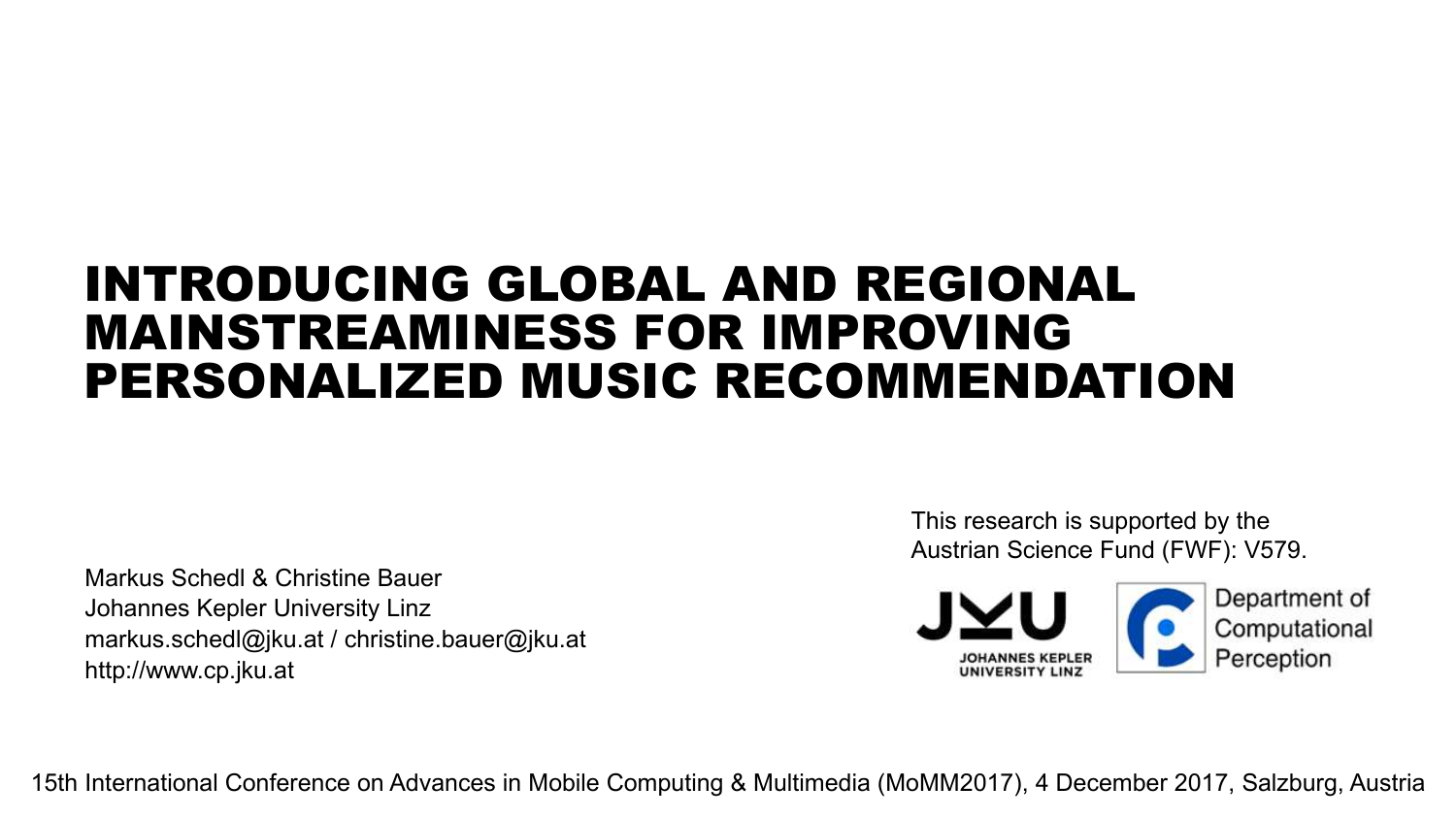## BACKGROUND

information overload

recommender systems important

example: music recordings on Spotify or YouTube  $\rightarrow$  music recommender systems

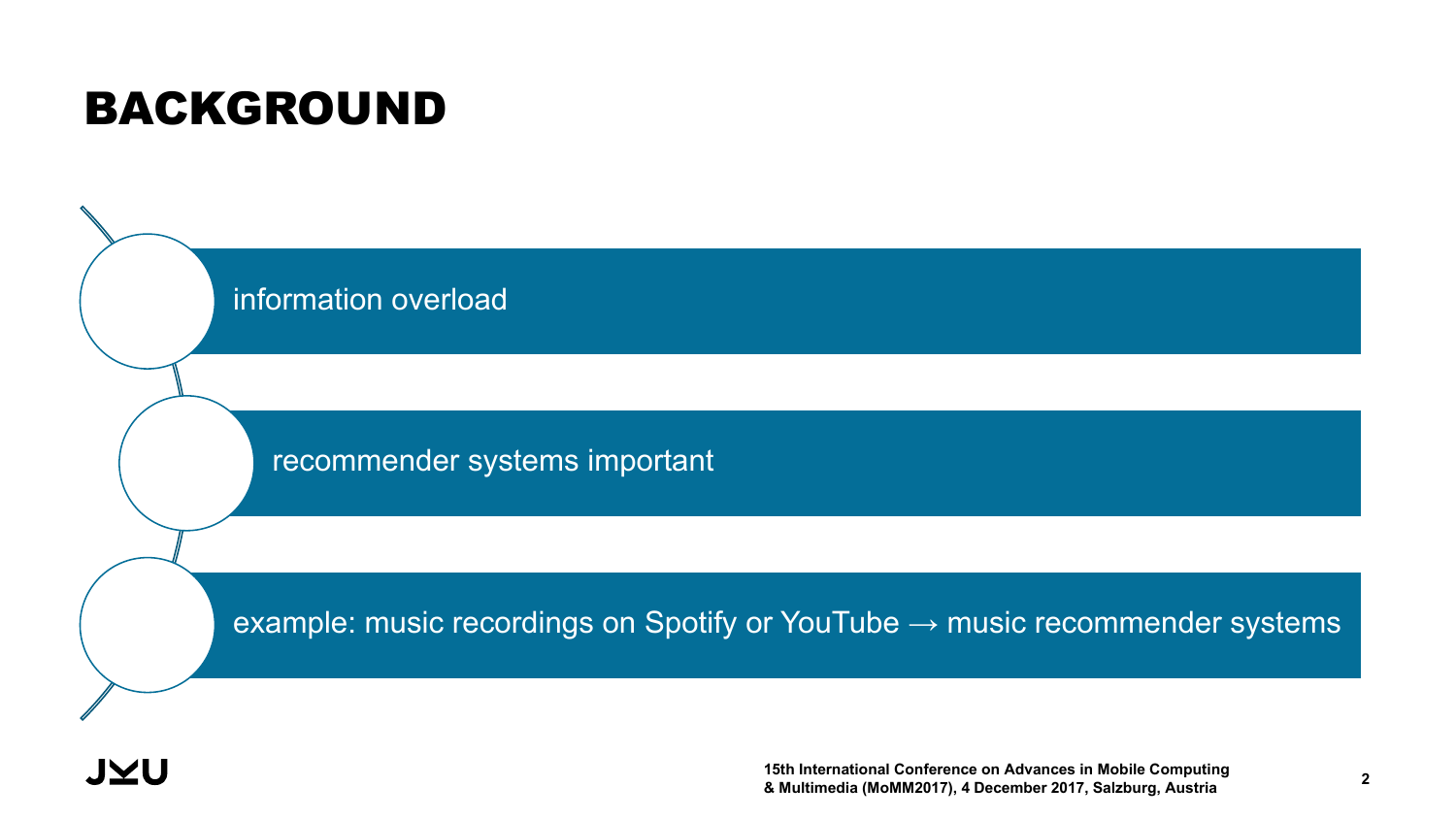## MUSIC DOMAIN



Markus Schedl and David Hauger. 2015. Tailoring Music Recommendations to Users by Considering Diversity, Mainstreaminess, and Novelty. In Proceedings of the 38th Annual International ACM SIGIR Conference on Research and Development in Information Retrieval (SIGIR 2015).

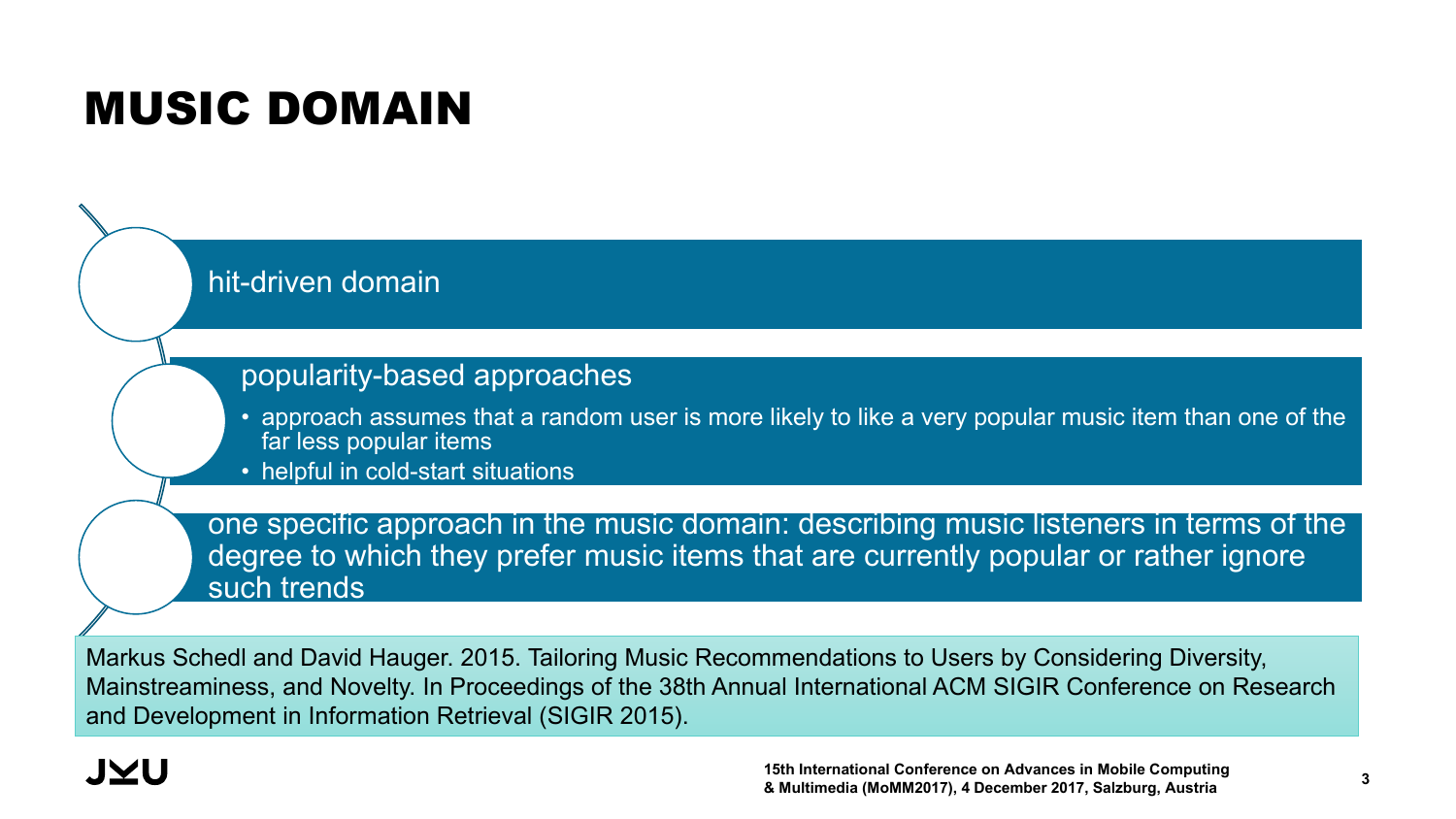#### A FRACTION-BASED APPROACH TO QUANTIFY A USER'S MUSIC MAINSTREAMINESS *ranks* (*PP<sup>u</sup>* ),*ranks* (2)

- $\blacksquare$  quantifies the extent to which a user's listening a section of the target user and those of the population preferences correspond to those of the population at large  $\blacksquare$  entire population of listensies, and on an individual scale, containing the sum of large sum of listening events to tracks by artist  $\alpha$  listening  $\alpha$  are artist  $\alpha$  listened to by users and the sum of listening  $\alpha$  listening  $\alpha$  listening  $\alpha$  listening  $\alpha$  listening  $\alpha$  listen  $\alpha$  li
- general: overlap between a user's and the global<br>listening profile listening profile
- etoning profile<br>■ listening profile computed for user u and globally (g)
- compute artist listening frequency for all artists  $\Lambda$  in dataset (considering g or u):  $\llbracket AF \rrbracket\_a$  and  $\llbracket AF \rrbracket\_ (a,u),$  respectively the dataset<br>and dataset under consideration.<br>1990 - Consideration.

$$
F_u = 1 - \frac{1}{|A|} \cdot \sum_{a \in A} \frac{|\widehat{AF_{a,u}} - \widehat{AF_a}|}{\max(\widehat{AF_{a,u}}, \widehat{AF_a})}
$$

 $\widehat{AF_{a}}$  normalized artist frequency (sum-to-unity) A set of artists  $AF_{a,u}$  artist frequency of artist *a* listened to by user  $u$ 

higher values indicate closer to the mainstream, whereas lower ones indicate farther away from the mainstream

Gabriel Vigliensoni and Ichiro Fujinaga. 2016. Automatic music recommendation systems: do demographic, profiling, and contextual features improve their performance?. In Proceedings of the 17th International Society for Music<br>Information Retrieval Conference (August 7-11, 2016) (ISMIR 2016). 94–100. Information Retrieval Conference (August 7-11, 2016) (ISMIR 2016). 94–100.

Markus Schedl and David Hauger. 2015. Tailoring Music Recommendations to Users by Considering Diversity, Mainstreaminess, and Novelty. In Proceedings of the 38th Annual International ACM SIGIR Conference on Research and Development in Information Retrieval (SIGIR 2015).  $\mathcal{L}_{\mathcal{A}}$  , user-artist-player-artist-player-artist-player-artist-player-artist-player-artist-player-artist-player-artist-player-artist-player-artist-player-artist-player-artist-player-artist-player-artist-player-art

over all artists in the dataset.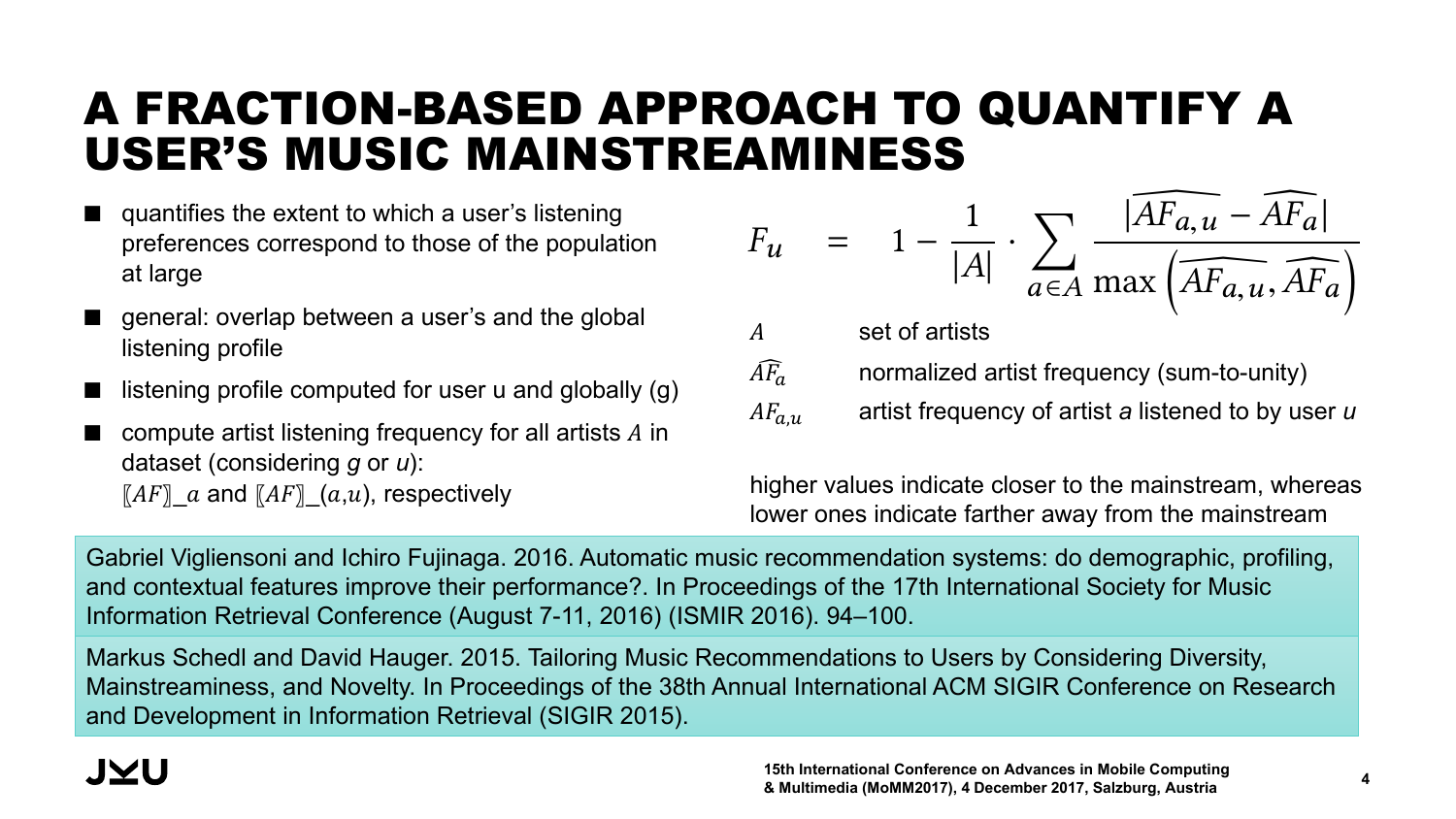## PROBLEM – "SUPERSTAR" PHENOMENON

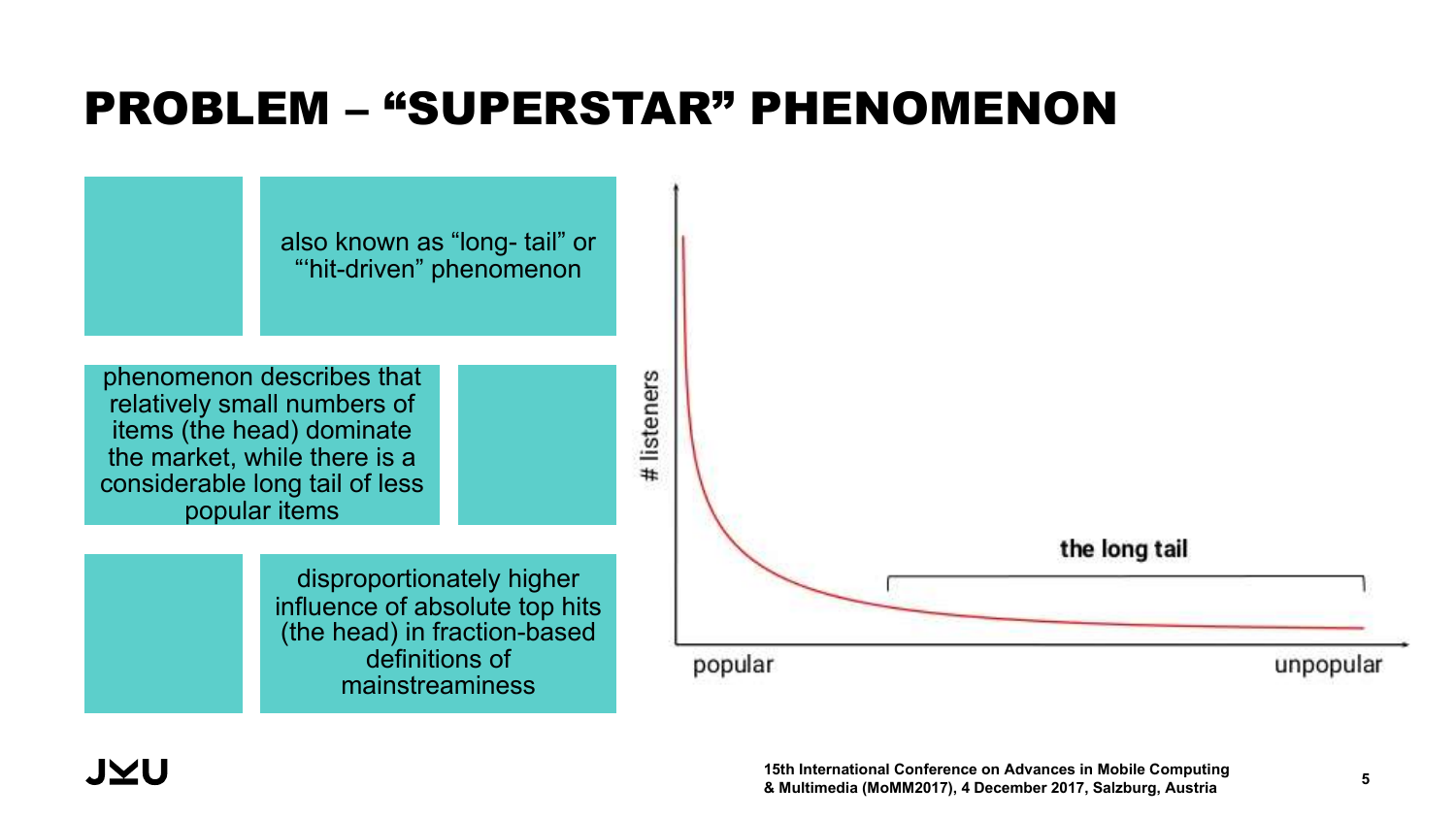#### DISTANCE- AND RANK-BASED APPROACHES TO QUANTIFY A USER'S MUSIC MAINSTREAMINESS the mentioned disproportionate privileging of top music items by and the symmetrized KL divergences in order to be consistent in order to be consistent in order to be consistent in order to be consistent in order to be consistent in  $\mathcal{L}_1$ STANCE- AND RANK-BASED APPROACHES TO ones indicate farther away from the mainstream. they reference to the fact that there is a high concentration of JAN I IF Y A USEK'S MUSI

- $\blacksquare$  Distance-based (D<sub>u</sub>): symmetrized Kullback-Leibler (KL) divergence between global and user's artist frequency  $\frac{1}{2}$  are  $\frac{1}{2}$ . User manners is the search  $\frac{1}{2}$ and a list nequency
- **Pank-based**  $(C_u)$ **: rank-order correlation** according to Kendall's **t** between global and to the target with the target user growth and user's preference profiles the sum of the sum of the sum of the sum of the sum of the sum of the sum of the sum of the sum of the sum of the sum of the sum of the sum of the sum of the sum of the sum of the sum of the sum of the sum of the sum of th coording to reductive trouwoon grobal and ser s preference profiles
- **Figure 10 Fraction-based (F<sub>u</sub>): baseline; average Property** difference between user's artist frequency and global artist frequency and the data set of the data set of the data set of the data set of the data set of the data set of the data set of the data set of the data set of the data set of the data set of the data set of th Computing the artist frequencies for all artists listened to results the process is the process in the process is recommended to popularity-based recommendation. Such a such a such  $p$  popularity-based  $p$  and  $p$  in the set  $p$  and  $p$

higher values indicate closer to the mainstream, whereas my for value maleate electrice to the mallet call, whereas<br>lower ones indicate farther away from the mainstream this representation of a user's original artist frequencies as  $\frac{1}{2}$ mainstream in the analyze the mainstreamness (spelled "mainstreamness" in  $[27]$ lower ones indicate farther away from the mainstream

$$
D_{u} = \frac{1}{\frac{1}{2} \cdot \left( \sum_{a \in A} \overline{AF_{a,u}} \cdot \log \frac{\overline{AF_{a,u}}}{\overline{AF_{a}}} + \sum_{a \in A} \overline{AF_{a}} \cdot \log \frac{\overline{AF_{a}}}{\overline{AF_{a,u}}} \right)} \quad (1)
$$
\n
$$
C_{u} = \tau \left( \text{ranks} \left( PP_{u} \right), \text{ranks} \left( PP_{g} \right) \right) \quad (2)
$$
\n
$$
F_{u} = 1 - \frac{1}{|A|} \cdot \sum_{a \in A} \frac{|\overline{AF_{a,u}} - \overline{AF_{a}|}}{\max \left( \overline{AF_{a,u}}, \overline{AF_{a}} \right)} \quad (3)
$$

 $\leftarrow$  where *A* is the set of artists in the dataset,  $AF<sub>a</sub>$  denotes the normalized artist frequency  $AF<sub>a</sub>$  (sum-to-unity form an artist requencies),  $\sum a_i u$  defined accordingly,  $\sum a_i u$  denotes a function that converts the real-valued preference profile (vector over artist frequencies) of user *u* to ranks, *ranks*( $PP_g$ ) accordingly on the global level, i.e. considering all users. over all artist frequencies),  $\overline{AF_{a,u}}$  defined accordingly;  $ranks(PP_u)$ 

*Markus Schedl and Christine Bauer. 2017. Distance- and Rank-based Music Mainstreaminess Measurement. In* Adjunct Publication of the 25th Conference on User Modeling, Adaptation and Personalization (July 9-12, 2017) (UMAP 2017). ACM, New York, NY, USA, 364–367. https://doi.org/10.1145/3099023.3099098 we analyze the performance of a model-based collaboration  $\frac{1}{2}$ Ing Schedl and Christine Bauer. 2017. Distance- and Rank-based Music Mainstreaminess Measurement. In nct Publication of the 25th Conference on User Modeling AP 2017), ACM, New York, NY, USA, 364-367, https://do proposing a distance- and a rank-based music mainstreaminess note that we invertible the results of the fraction-based formulation-based for the fraction-based formulation- $\mathcal{L}$  and the symmetrized KL divergences in order to be consistent in  $\mathcal{L}$  $\mu$ that higher values indicate close to the main stream, where  $\mu$ ones indicate farther away from the mainstream.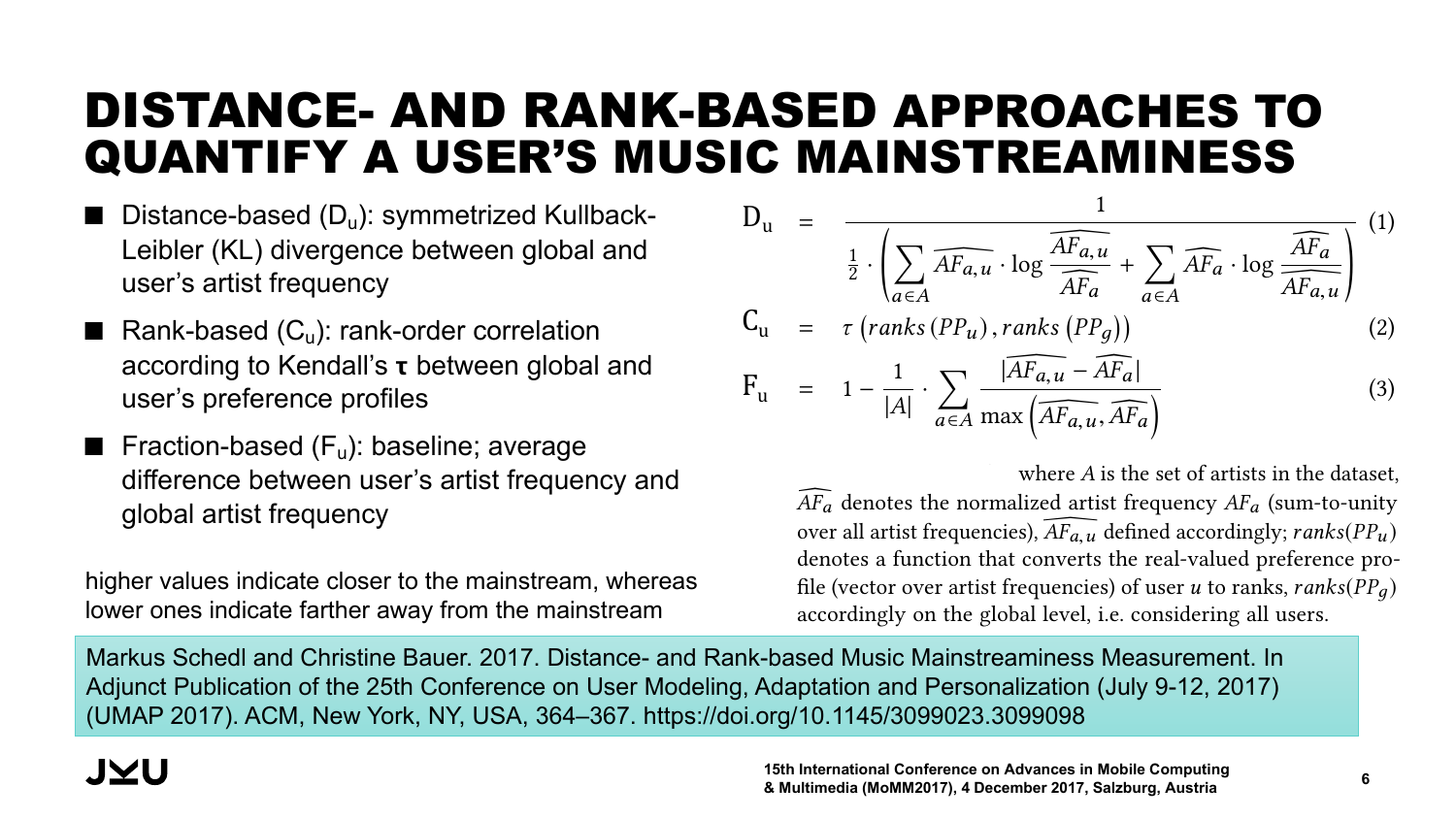#### PROBLEM COUNTRY-SPECIFIC MAINSTREAM <u>AAIINERVA</u> COUN I KT-9  $\bullet$  beatles from  $\bullet$ PUNIN JI KE

|                       | <b>Artist</b>         | LF     |
|-----------------------|-----------------------|--------|
|                       | Radiohead             | 24,829 |
|                       | Nirvana               | 24,249 |
|                       | Coldplay              | 23,714 |
| IC MAINSTREAM         | Daft Punk             | 23,661 |
|                       | Red Hot Chili Peppers | 22,609 |
|                       | Muse                  | 22,429 |
| Global (53,258 users) | Queen                 | 21,778 |
|                       | The Beatles           | 21,738 |
|                       | Pink Floyd            | 21,129 |
|                       | David Bowie           | 20,602 |

Muse 69,507 Finland (1,407 users) Turkey (479 users) Italy (972 users) Turkey (479 users)

| Artist           | LF  |
|------------------|-----|
| Metallica        | 703 |
| Nightwish        | 695 |
| Muse             | 693 |
| Daft Punk        | 675 |
| Queen            | 671 |
| System of a Down | 663 |
| Coldplay         | 634 |
| Nirvana          | 614 |
| Pendulum         | 613 |
| Iron Maiden      | 609 |

J $\times$ l

 $\frac{1}{2}$  $T_{\text{t}}(072 \cdot 100 \text{ m})$ 

| ers) |               | $ U(0)  \leq U(1)$ |  |  |
|------|---------------|--------------------|--|--|
| LF   | <b>Artist</b> | LF                 |  |  |
| 703  | Radiohead     | 556                |  |  |
| 695  | Pink Floyd    | 539                |  |  |
| 693  | The Beatles   | 505                |  |  |
| 675  | David Bowie   | 500                |  |  |
| 671  | Muse          | 500                |  |  |
| 663  | Nirvana       | 497                |  |  |
| 634  | Coldplay      | 475                |  |  |
| 614  | The Cure      | 466                |  |  |
| 613  | Depeche Mode  | 459                |  |  |
| 609  | Daft Punk     | 457                |  |  |

#### Depeche Mode 25,075 Turkey (479 users)

| <b>Artist</b>         | LF  |
|-----------------------|-----|
| Pink Floyd            | 292 |
| Radiohead             | 289 |
| Metallica             | 268 |
| Coldplay              | 261 |
| Nirvana               | 251 |
| <b>Massive Attack</b> | 249 |
| The Beatles           | 240 |
| Red Hot Chili Peppers | 240 |
| Queen                 | 238 |
| Led Zeppelin          | 236 |

15th International Conference on Advances in Mobile Computing<br>& Multimedia (MoMM2017), 4 December 2017, Salzburg, Austria **& Multimedia (MoMM2017), 4 December 2017, Salzburg, Austria <sup>7</sup>** & Multimedia (MOMM2017), 4 December 2017, Salzburg, Austria ا 15th ا<br>Mulk & Mul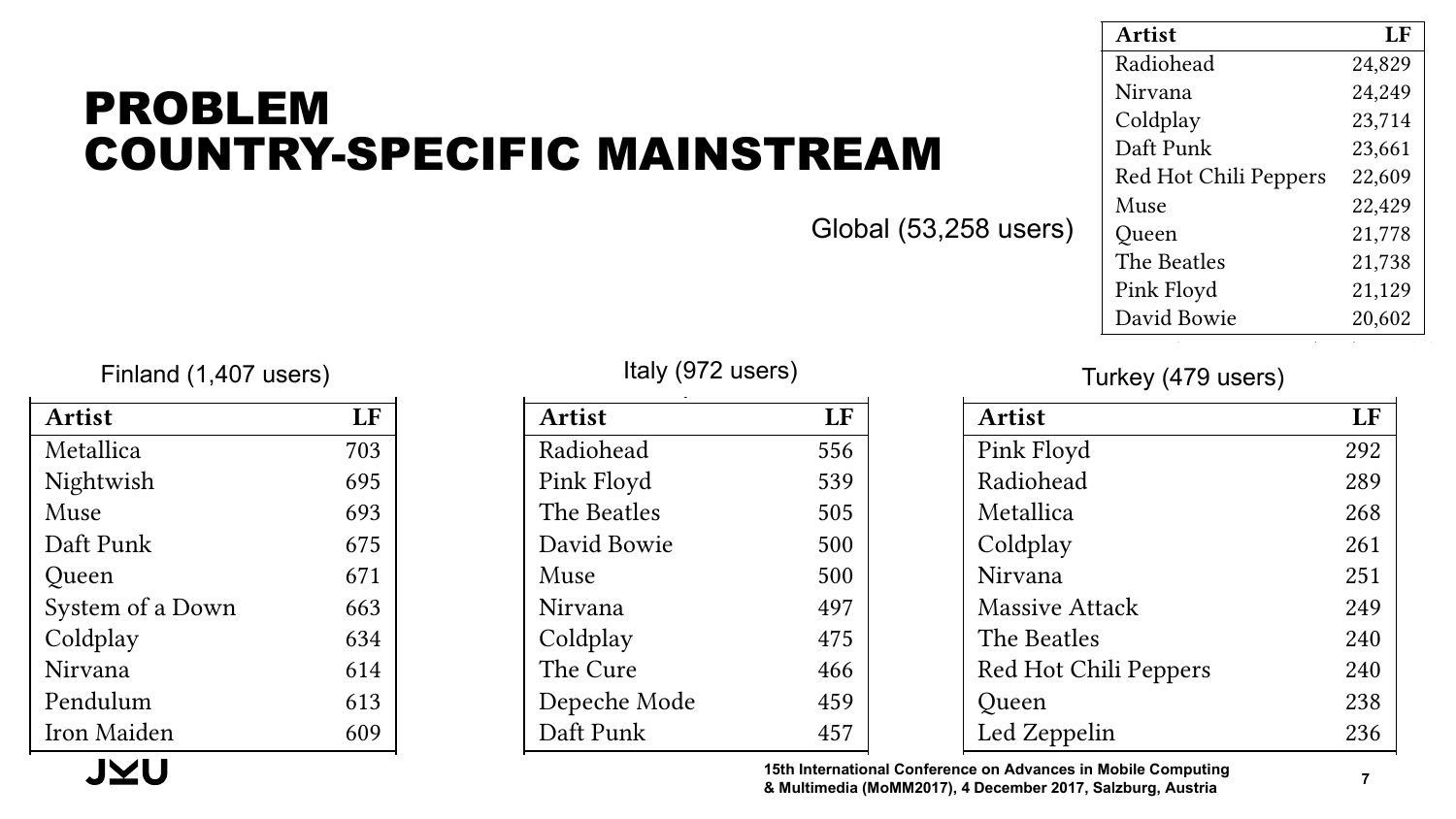#### ARTIST FREQUENCY–INVERSE LISTENER FREQUENCY (AF-ILF) APPROACH TO QUANTIFY A USER'S MUSIC MAINSTREAMINESS de!ne *AF* ·*ILFa*,*U*1,*U*<sup>2</sup> as in Equation 1. We set *AF* ·*ILFa*,*U*1,*U*<sup>2</sup> *LI*JIE<br>CED*I*C I

- $\blacksquare$  what is considered mainstream depends on the selection of a population; we define it globally and on a countryspecific level
- $\blacksquare$  our approach is inspired by the wellestablished monotonicity assumptions in text processing and information retrieval: the TF-IDF (term frequency–inverse document frequency) weighting
- $\blacksquare \rightarrow$  artist frequency–inverse listener frequency (AF-ILF)

$$
AF \cdot ILF_{a, U_1, U_2} = \log (1 + AF_{a, U_1}) \cdot \log \left( 1 + \frac{|U_2|}{LF_{a, U_2}} \right)
$$

 $AF_{a,U}$  sum of the number of tracks by artist a listened to by a set of users  $U$  and dataset. The data set of users  $\bar{U}$ 

 $LF_{a,U}$  and mumber of listeners of artist a within a user population *U* 

 $U_1$  and  $U_2$  may represent a single user, all users in the same country, or all users in the dataset (allows to formalize the **global** and the **regional** definitions of mainstreaminess, by varying  $U_1$  and  $U_2$ )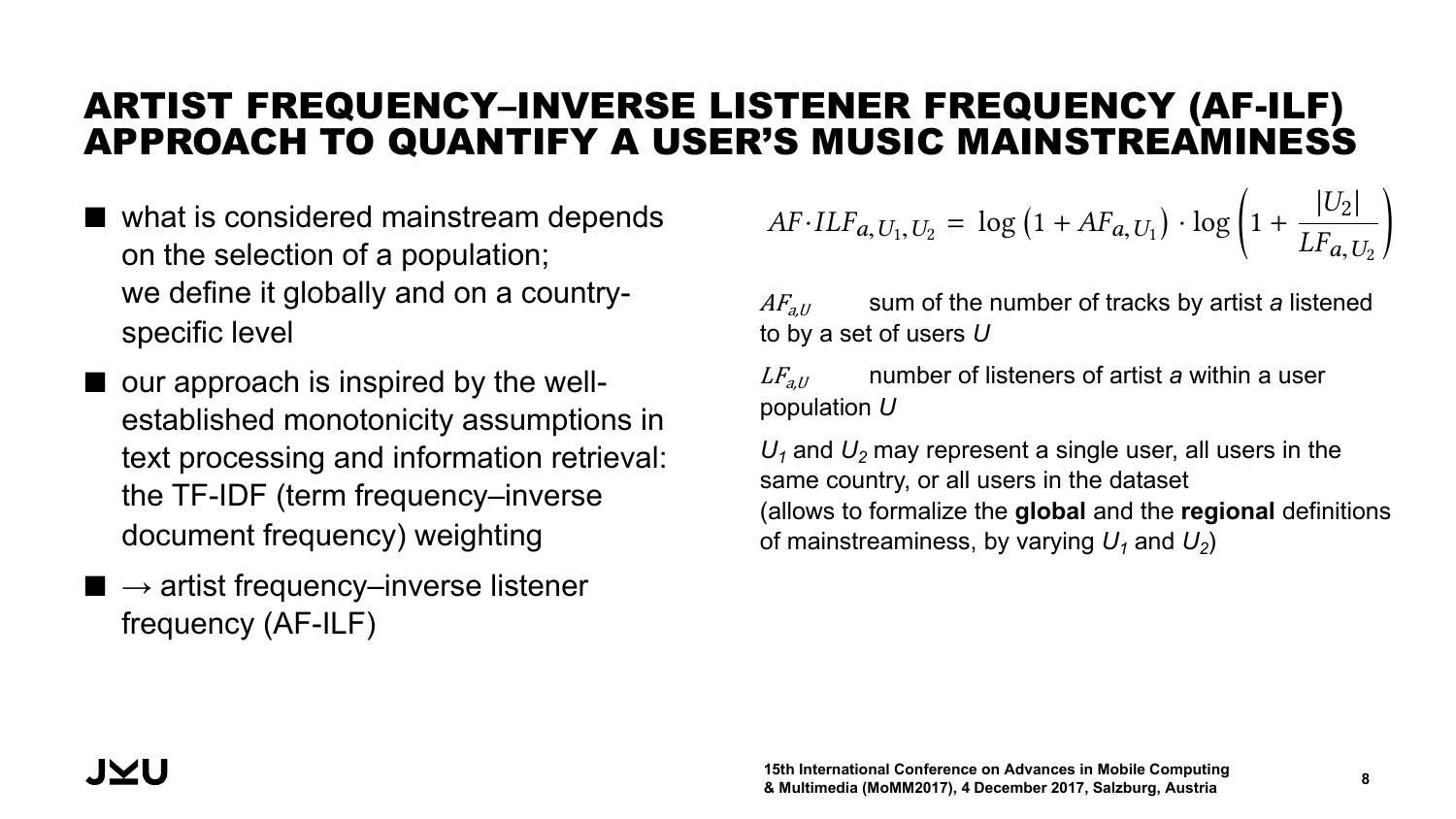#### DISTILLING COUNTRY-SPECIFIC MAINSTREAM BY TF-IDF-LIKE WEIGHTING  $\overline{\phantom{a}}$ NSTILLING I F-IDF-LIKI  $\overline{\phantom{a}}$ JNTRY-SP -----------<br>-**----------**IGH ING 1  $\frac{1}{\sqrt{2}}$  at a than  $\frac{1}{\sqrt{2}}$ FIC MAINSTI Opeth 25,744

| <b>Artist</b>             | LF            |
|---------------------------|---------------|
| Metallica                 | 703           |
| Nightwish                 | 695           |
| Muse                      | 693           |
| Daft Punk                 | 675           |
| Queen                     | 671           |
| System of a Down          | 663           |
| Coldplay                  | 634           |
| Nirvana                   | 614           |
| Pendulum                  | 613           |
| Iron Maiden               | 609           |
|                           |               |
| <b>Artist</b>             | <b>AF-ILF</b> |
| St. Hood                  | 70.526        |
| The Sun Sawed in 1/2      | 67.490        |
| tiko-µ                    | 66.546        |
| Worth the Pain            | 66.058        |
| Cutdown                   | 65.247        |
| Katariina Hänninen        | 64.955        |
| <b>Game Music Finland</b> | 64.835        |
| Daisuke Ishiwatari        | 63.565        |
| Altis                     | 63.235        |

| <b>Artist</b>         | LF            |
|-----------------------|---------------|
| Radiohead             | 556           |
| Pink Floyd            | 539           |
| The Beatles           | 505           |
| David Bowie           | 500           |
| Muse                  | 500           |
| Nirvana               | 497           |
| Coldplay              | 475           |
| The Cure              | 466           |
| Depeche Mode          | 459           |
| Daft Punk             | 457           |
| <b>Artist</b>         | <b>AF-ILF</b> |
| CaneSecco             | 68.451        |
| <b>DSA</b> Commando   | 66.049        |
| Veronica Marchi       | 65.864        |
| <b>Train To Roots</b> | 65.459        |
| Alessandro Raina      | 64.228        |
| Machete Empire        | 63.915        |
| Danti                 | 62.958        |
| Dargen D'Amico        | 62.453        |
| 宝塚歌劇団・宙組              | 62.228        |
| Aquefrigide           | 61.663        |

| Pink Floyd                 | 292           |
|----------------------------|---------------|
| Radiohead                  | 289           |
| Metallica                  | 268           |
| Coldplay                   | 261           |
| Nirvana                    | 251           |
| <b>Massive Attack</b>      | 249           |
| The Beatles                | 240           |
| Red Hot Chili Peppers      | 240           |
| Queen                      | 238           |
| Led Zeppelin               | 236           |
| <b>Artist</b>              | <b>AF-ILF</b> |
| Cüneyt Ergün               | 64.473        |
| Floyd Red Crow Westerman   | 61.955        |
| Firat Taniş                | 58.666        |
| <b>Acil Servis</b>         | 58.439        |
| Taste (Rory Gallager)      | 58.366        |
| Mezarkabul                 | 57.799        |
| <b>Rachmaninoff Sergey</b> | 57.733        |
| Mabel Matiz                | 57.619        |
| Grup Yorum                 | 56.855        |
| Yüzyüzeyken Konuşuruz      | 56.748        |
| (c) Turkey (479 users)     |               |

Artist LF

(a) Finland (1,407 users)

(b) Italy (972 users)

**Table 2: Top artists for selected conference on Advances in Mobile Computing artists for selected contributions & Multimedia (MoMM2017), 4 December 2017, Salzburg, Austria <sup>9</sup>**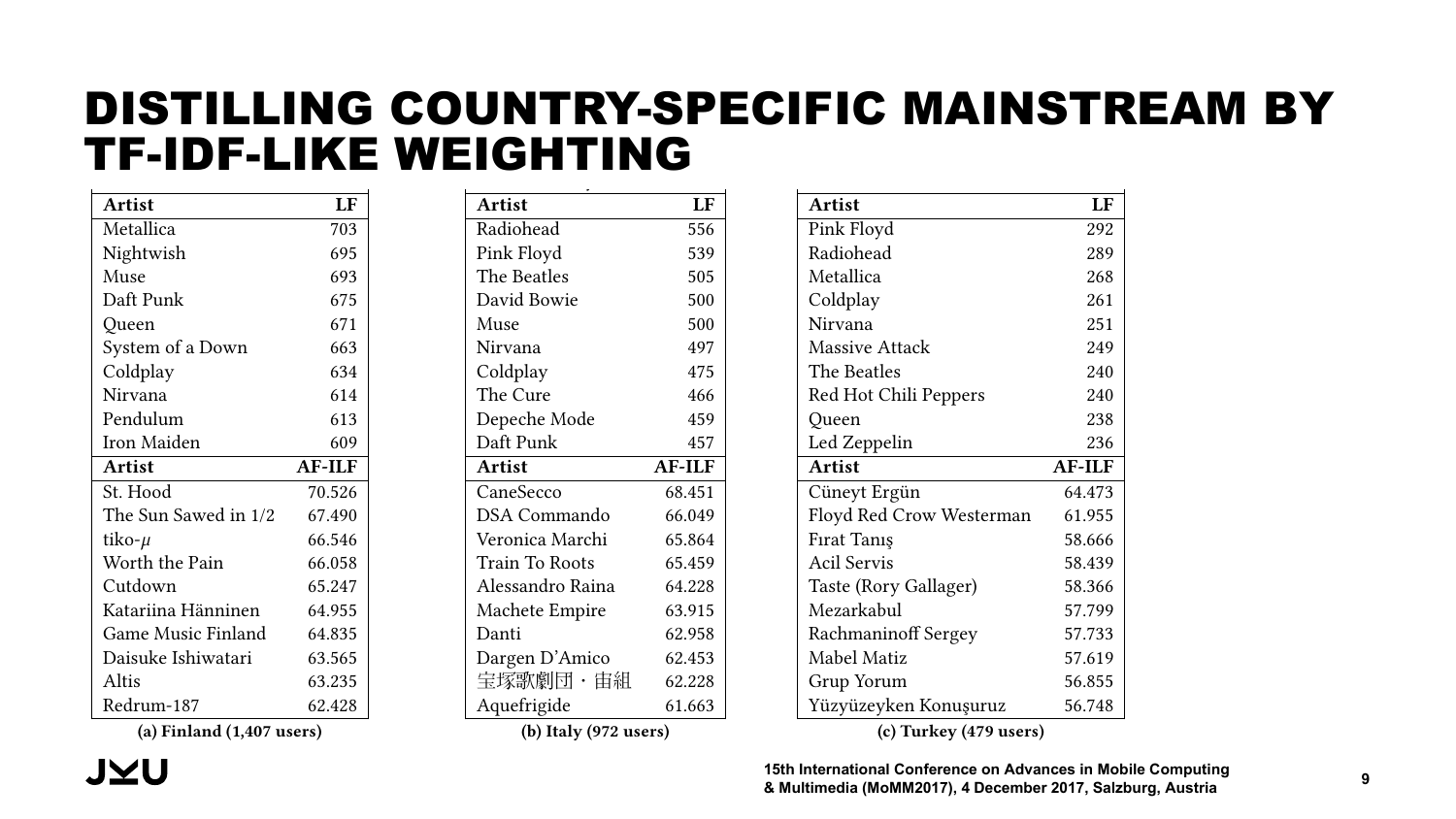### THE DIFFERENT WEIGHTINGS ON THE EXAMPLE FINLAND



**JYU** 

#### AF for FI sorted, Top50k LF for FI sorted, Top50k AF-ILF for FI sorted, Top50k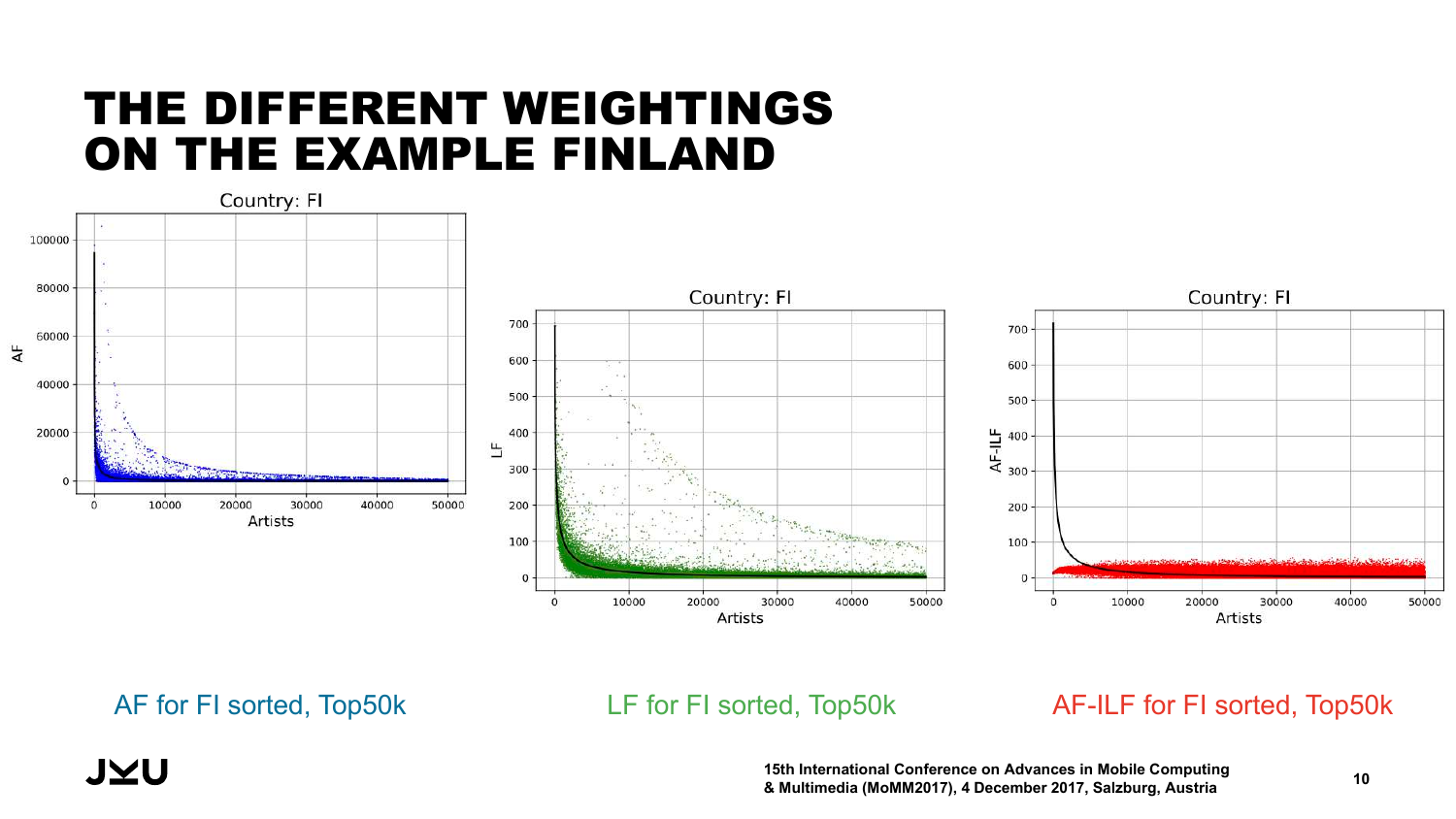## 11 VARIATIONS OF QUANTIFYING A USER'S MUSIC MAINSTREAMINESS

- **for distance-based (D<sub>u</sub>)**, rank-based (C<sub>u</sub>), and fraction-based  $(F_u)$ :
- $\blacksquare$  combinations of (c,u) and (g,u) with AF and AF-ILF weighting

| Abbr.                               | Formula                                                                                                                                                                                                                                |
|-------------------------------------|----------------------------------------------------------------------------------------------------------------------------------------------------------------------------------------------------------------------------------------|
| $F_{q:AF, u:AF}$                    | $1 - \frac{1}{ A } \cdot \sum_{a \in A} \frac{ A F_{a,u} - \overline{A} F_{a,g} }{\max\left(\overline{A F_{a,u}, \overline{A F_{a,g}}}\right)}$                                                                                        |
| $F_{g:AF, u:AF\cdot ILF}$           | $1 - \frac{1}{ A } \cdot \sum_{a \in A} \frac{ AF \cdot ILF_{a,u,g} - \overline{AF}_{a,g} }{\max (AF \cdot ILF_{a,u,g}, \overline{AF}_{a,g})}$                                                                                         |
| $F_{g:AF\cdot ILF, u:AF\cdot ILF}$  | $1 - \frac{1}{ A } \cdot \sum_{a \in A} \frac{ AF \cdot ILF_{a,u,g} - AF \cdot ILF_{a,g,g} }{\max (AF \cdot ILF_{a,u,g}, AF \cdot ILF_{a,g,g})}$                                                                                       |
| $F_{c:AF, u:AF}$                    | $1 - \frac{1}{ A } \cdot \sum_{a \in A} \frac{ AF_{a,u} - AF_{a,c} }{\max\left(\overline{AF_{a,u}}, \overline{AF_{a,c}}\right)}$                                                                                                       |
| $F_{c:AF\cdot ILF, u:AF\cdot ILF}$  | $1 - \frac{1}{ A } \cdot \sum_{a \in A} \frac{ AF \cdot ILFa, u, c - AF \cdot ILFa, c, g }{\max (AF \cdot ILFa, u, c, AF \cdot ILFa, c, g)}$                                                                                           |
| $D_{q:AF, u:AF}$                    | $\frac{1}{2} \cdot \left( \sum_{a \in A} \overline{AF_{a,u}} \cdot \log \frac{\overline{AF_{a,u}}}{\overline{AF_{a,a}}} + \sum_{a \in A} \overline{AF_{a,g}} \cdot \log \frac{\overline{AF_{a,g}}}{\overline{AF_{a,u}}} \right)^{-1}$  |
| $D_{c:AF, u:AF}$                    | $\frac{1}{2} \cdot \left( \sum_{a \in A} \overline{AF_{a,u}} \cdot \log \frac{\overline{AF_{a,u}}}{\overline{AF_{a,c}}} + \sum_{c \in A} \overline{AF_{a,c}} \cdot \log \frac{\overline{AF_{a,c}}}{\overline{AF_{c,c}}} \right)^{-1}$  |
| $D_{c:AF\cdot ILF, u:AF\cdot ILF}$  | $\frac{1}{2} \cdot \left( \sum_{a \in A} AF \cdot ILF_{a,u,g} \cdot \log \frac{AF \cdot ILF_{a,u,g}}{AF \cdot ILF_{a,c,g}} + \sum_{a \in A} AF \cdot ILF_{a,c,g} \cdot \log \frac{AF \cdot ILF_{a,c,g}}{AF \cdot ILF_{a,u,g}} \right)$ |
| $C_{q:AF, u:AF}$                    | $\tau$ (ranks $\left( PP_{q}^{AF}\right)$ , ranks $\left( PP_{u}^{AF}\right)$ )                                                                                                                                                        |
| $C_{c:AF, u:AF}$                    | $\tau$ (ranks $\left( PP_{c}^{AF}\right)$ , ranks $\left( PP_{u}^{AF}\right)$ )                                                                                                                                                        |
| $C_{c:AF\cdot ILF,\,u:AF\cdot ILF}$ | $\tau$ (ranks (PP $_{u,c}^{AFILF}$ ), ranks (PP $_{c,q}^{AFILF}$ ))                                                                                                                                                                    |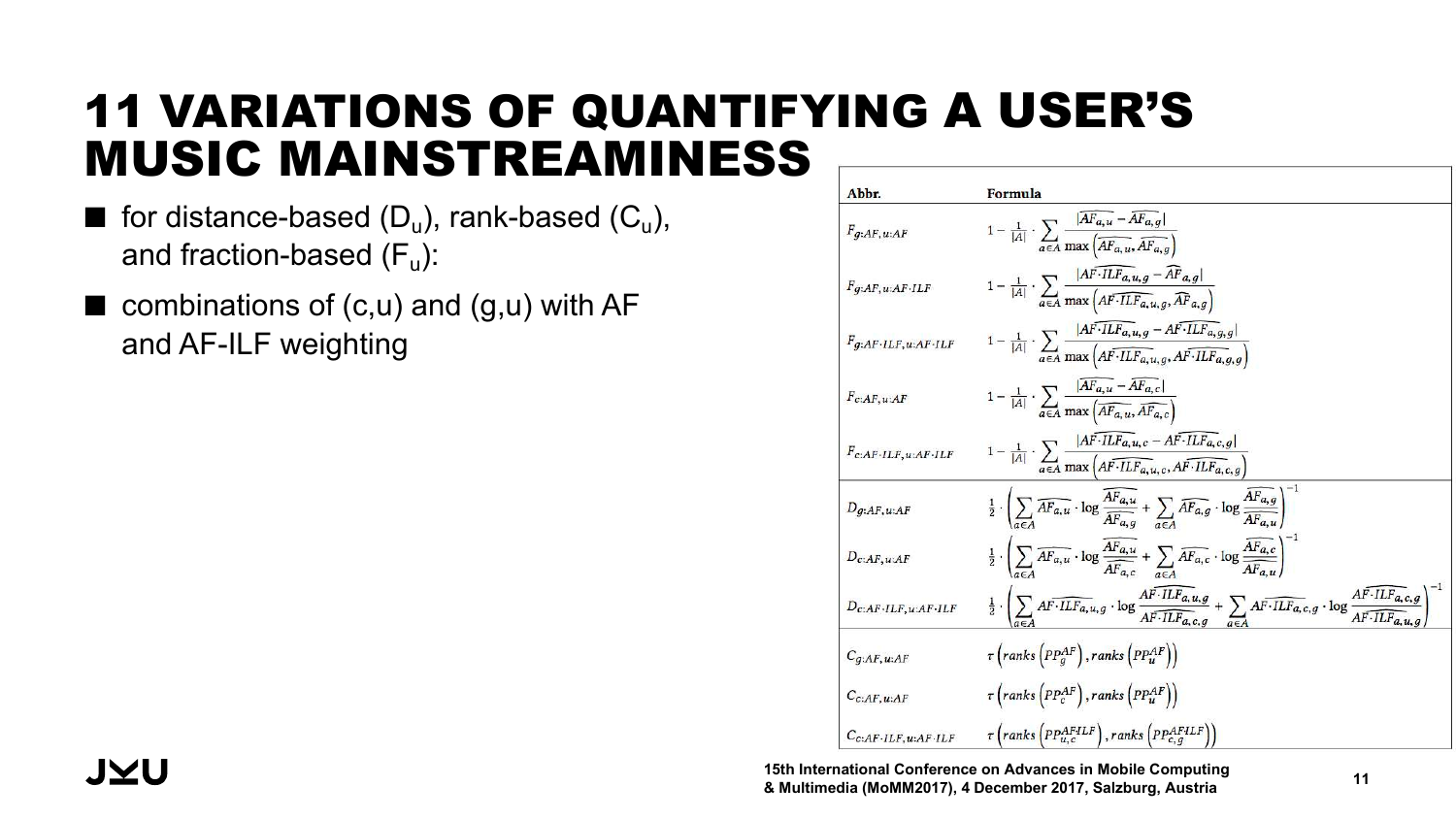# DATA FOR EVALUATION

LFM-1b dataset of listening histories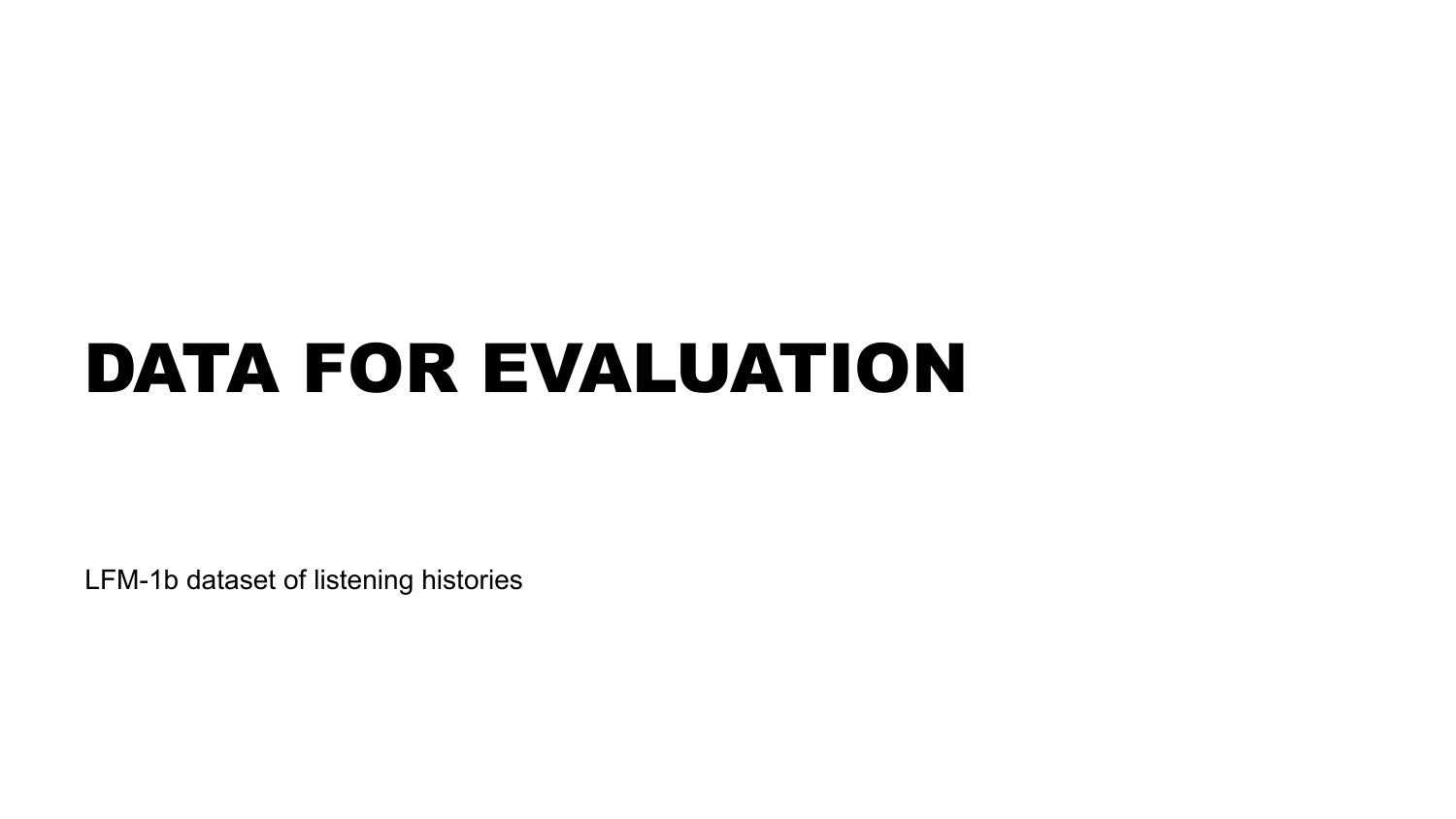#### **15th International Conference on Advances in Mobile Computing & Multimedia (MoMM2017), 4 December 2017, Salzburg, Austria <sup>13</sup>**

## LFM-1B: OVERVIEW

- $\blacksquare$  > 1b listening events (LE)
- $\blacksquare$  > 120k users
- $\blacksquare$  LE = <user, artist, album, track, timestamp>
- LEs covering Jan 2005 Aug 2014
- Seed list of 250 top tags  $\rightarrow$  fetch top fans  $\rightarrow$  465k active users  $\rightarrow$  random subset of 120k users  $\rightarrow$  fetch their listening histories
- Demographic information of (anonymized) listeners
- Data cleaning: remove users/artists with  $\leq 10$  unique artists/users

Markus Schedl. 2016. The LFM-1b Dataset for Music Retrieval and Recommendation, Proceedings of the ACM International Conference on Multimedia Retrieval (ICMR), New York, USA, April 2016



120k x 585k user-artist-playcount matrix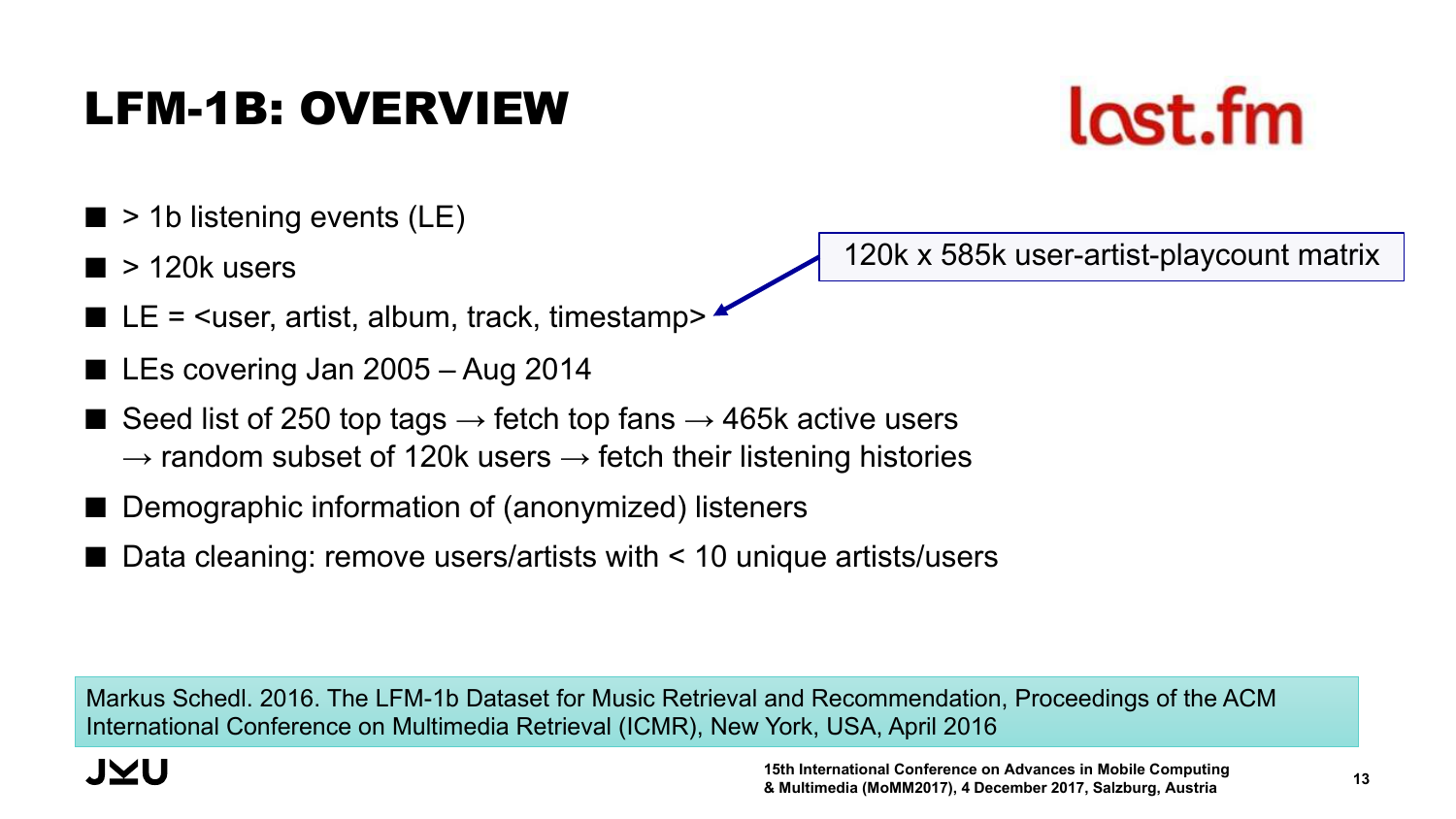## LFM-1B: DISTRIBUTION AMONG COUNTRIES

|             |       | Country No. of users Pct. in dataset |
|-------------|-------|--------------------------------------|
| US          | 10255 | 18.581 %                             |
| RU          | 5024  | 9.103%                               |
| DE          | 4578  | 8.295 %                              |
| UK          | 4534  | 8.215 %                              |
| PL          | 4408  | 7.987 %                              |
| BR          | 3886  | 7.041 %                              |
| FI          | 1409  | $2.553\%$                            |
| <b>NL</b>   | 1375  | 2.491 %                              |
| ES          | 1243  | 2.252 %                              |
| SE          | 1231  | 2.230 %                              |
| UA          | 1143  | 2.071 %                              |
| CA          | 1077  | 1.951%                               |
| $_{\rm FR}$ | 1055  | 1.912 %                              |
|             | 65132 | 54.131 %                             |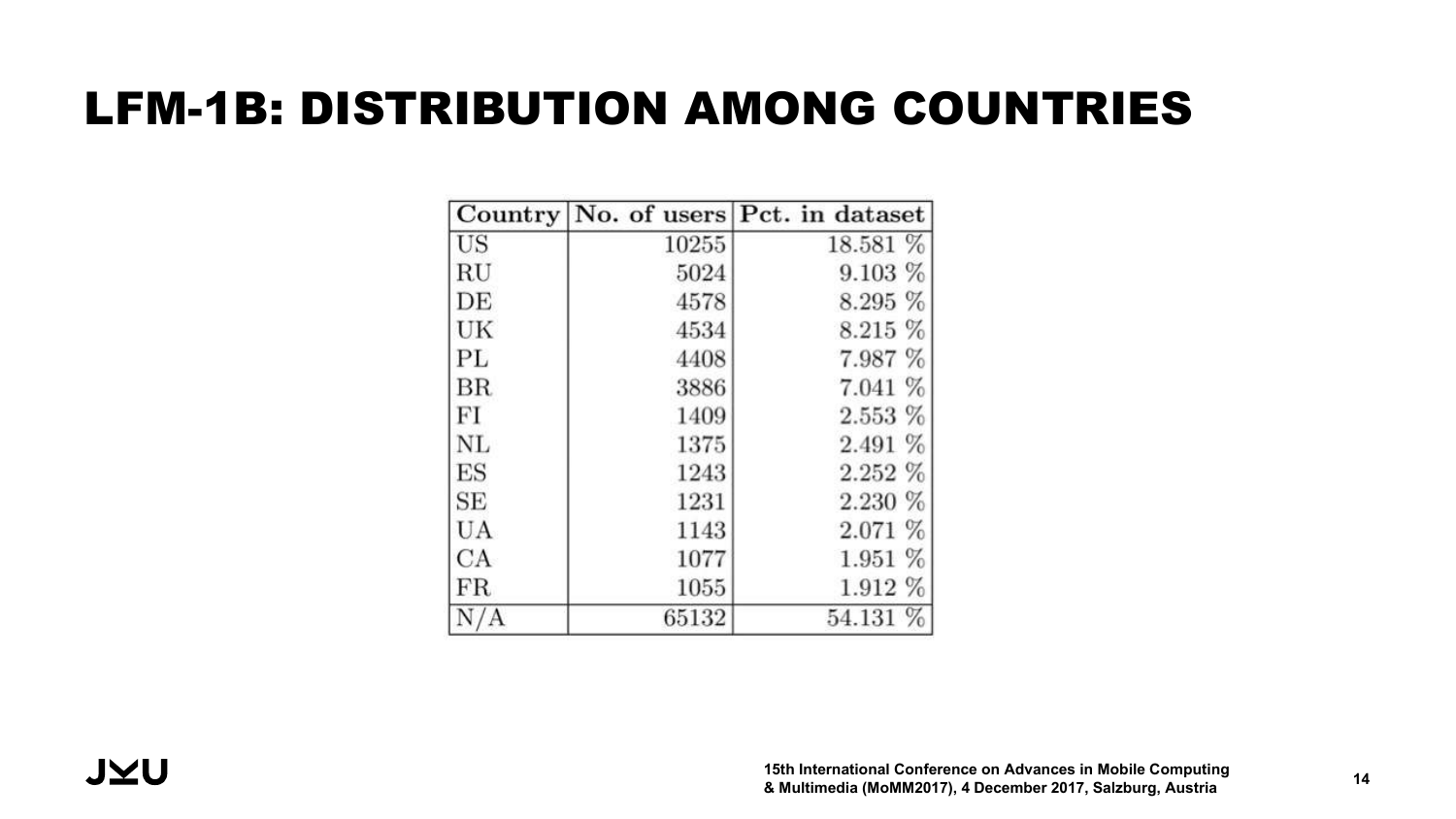# EXPERIMENTS

## MUSIC RECOMMENDATION TAILORED TO USER MAINSTREAMINESS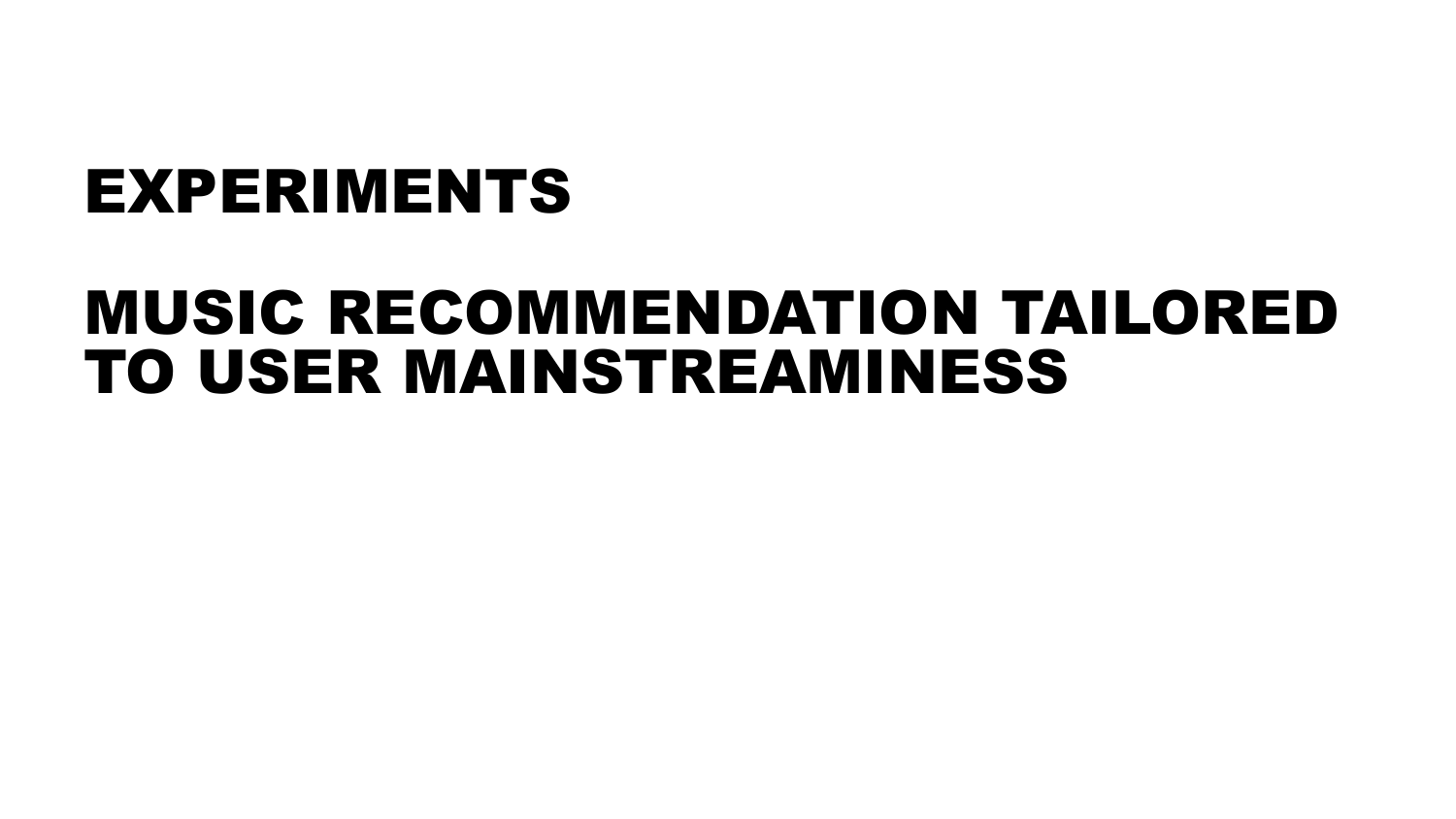### EVALUATION APPROACH FOR MUSIC RECOMMENDATION TAILORED TO USER MAINSTREAMINESS

| evaluation method    | • rating prediction on playcounts scaled to [0, 1000]             |
|----------------------|-------------------------------------------------------------------|
| algorithm            | • model-based collaborative filtering (SVD)                       |
| analysis             | • different definitions and levels of mainstreaminess             |
| definitions          | • distance-based, rank-based, fraction-based                      |
| <b>levels</b>        | • user tertiles w.r.t. mainstreaminess (lower, mid, upper<br>1/3) |
| performance measures | • root mean square error (RMSE) and mean average<br>error (MAE)   |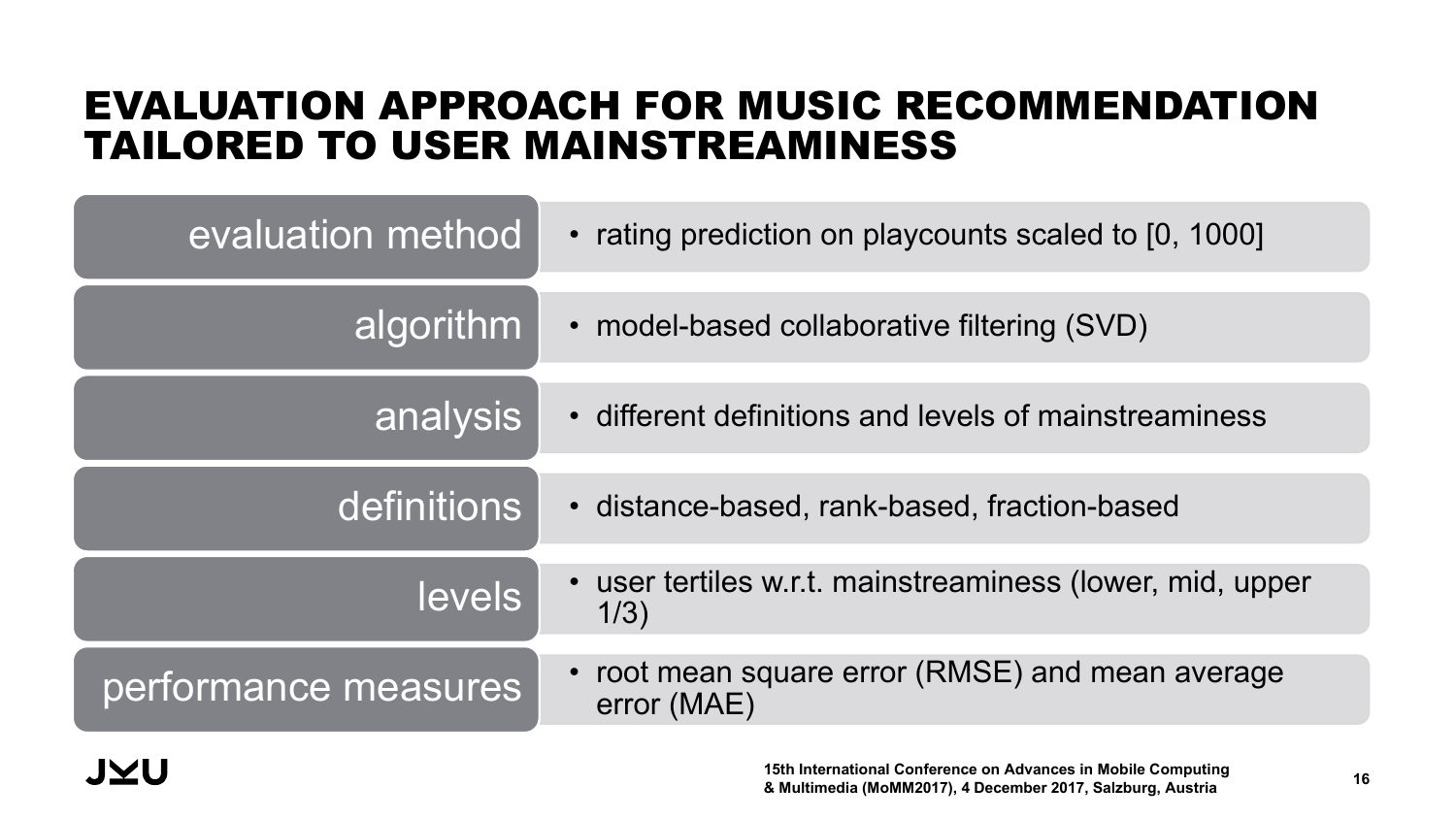| $C_{\mathfrak{g}:AF, \mathfrak{u}:AF}$ | all  | 15.906 | 13.525 |        |
|----------------------------------------|------|--------|--------|--------|
|                                        | high | 3.680  | 1.291  |        |
|                                        | mid  | 7.443  | 4.472  |        |
|                                        | low  | 19.183 | 16.373 |        |
| $C_{c:AF, u:AF}$                       | all  | 14.349 | 12.032 |        |
|                                        | high | 3.687  | 1.290  |        |
|                                        | mid  | 4.270  | 1.833  |        |
|                                        | low  | 3.692  | 1.308  |        |
| $C_{c:AF\cdot ILF, u:AF\cdot ILF}$     | all  | 30.827 | 28.535 |        |
|                                        | high | 7.680  | 5.187  |        |
|                                        | mid  | 4.825  | 2.340  |        |
|                                        | low  | 10.785 | 8.1084 |        |
| $D_{q:AF, u:AF}$                       | all  | 24.026 | 21.705 |        |
|                                        | high | 10.561 |        | 8.024  |
|                                        | mid  | 9.854  |        | 7.299  |
|                                        | low  | 5.365  |        | 2.909  |
| $D_{c:AF, u:AF}$                       | all  | 28.021 | 25.746 |        |
|                                        | high | 5.365  |        | 2.912  |
|                                        | mid  | 13.510 | 10.840 |        |
|                                        | low  | 25.923 | 22.621 |        |
| $D_{c:AF\cdot ILF,\,u:AF\cdot ILF}$    | all  | 14.628 |        | 11.624 |
|                                        | high | 3.656  |        | 1.281  |
|                                        | mid  | 7.035  |        | 4.515  |
|                                        | low  | 8.589  |        | 5.670  |

| <b>Mainstreaminess</b> | user set $\vert$ w.RMSE $\vert$ w.MAE $\vert$ |        |
|------------------------|-----------------------------------------------|--------|
| Baseline (global UAM)  | 29.105                                        | 25.202 |

| $F_{q:AF, u:AF}$                               | all  | 26.377 | 24.050 |
|------------------------------------------------|------|--------|--------|
|                                                | high | 3.714  | 1.308  |
|                                                | mid  | 12.574 | 9.887  |
|                                                | low  | 14.186 | 11.625 |
| $F_{q:AF, u:AF\cdot ILF}$                      | all  | 21.137 | 18.617 |
|                                                | high | 3.681  | 1.299  |
|                                                | mid  | 11.035 | 8.191  |
|                                                | low  | 14.426 | 11.868 |
| $F_{\mathcal{G}}:AF \cdot ILF, u:AF \cdot ILF$ | all  | 19.140 | 16.769 |
|                                                | high | 11.777 | 9.121  |
|                                                | mid  | 13.396 | 10.833 |
|                                                | low  | 8.708  | 5.806  |
| $F_{c:AF, u:AF}$                               | all  | 14.465 | 11.958 |
|                                                | high | 3.723  | 1.309  |
|                                                | mid  | 8.681  | 6.112  |
|                                                | low  | 12.706 | 9.952  |
| $F_{c:AF\cdot ILF, u:AF\cdot ILF}$             | all  | 17.615 | 15.301 |
|                                                | high | 9.237  | 6.648  |
|                                                | mid  | 3.686  | 1.305  |
|                                                | low  | 10.122 | 7.610  |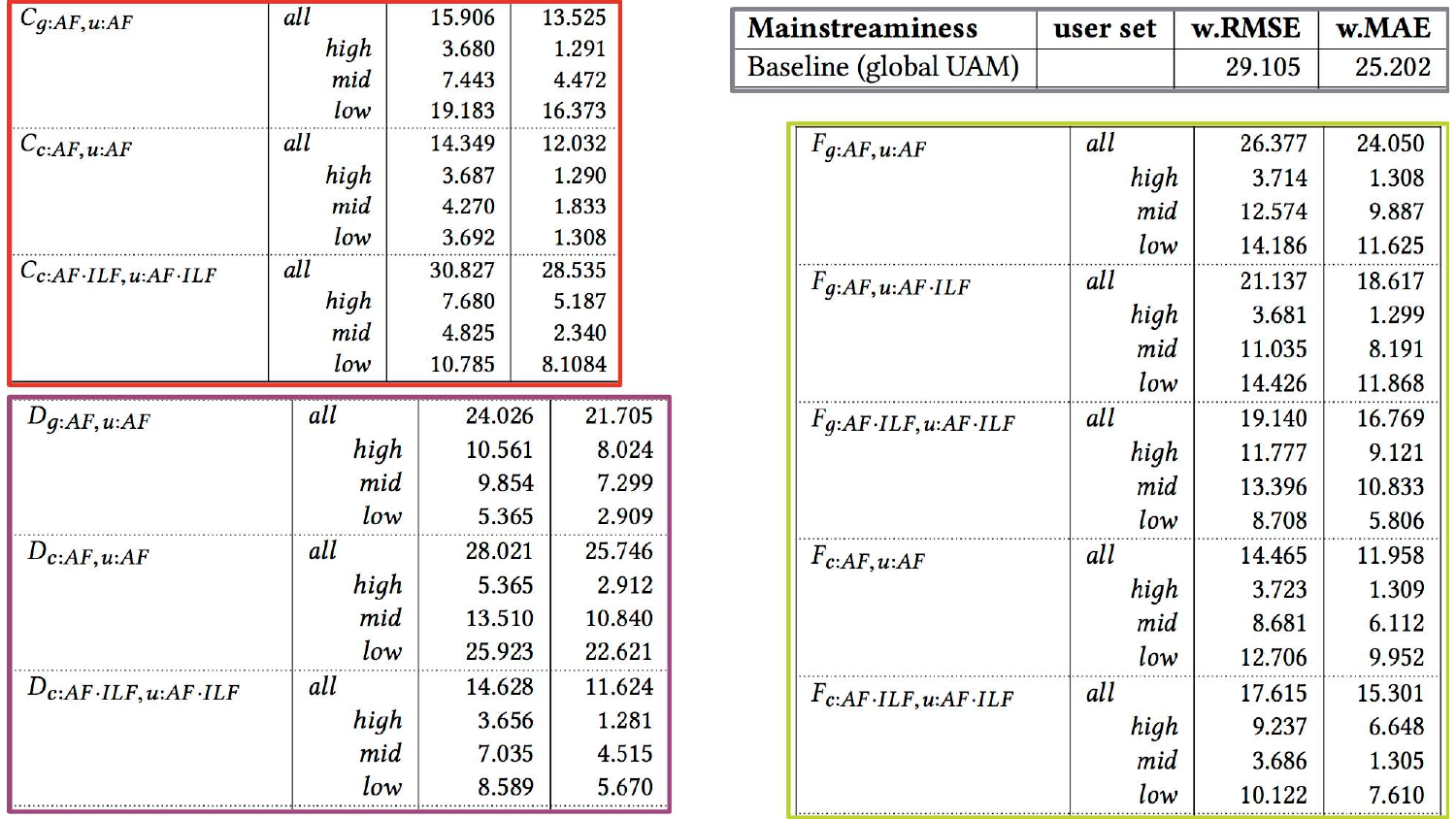#### FINDINGS (1/2)  $\blacksquare$ with a global baseline. Overall, our results suggest that incorporally suggest that incorporally suggest that incorporally  $\mathcal{L}_\mathcal{D}$

6 ACKNOWLEDGMENTS

- tailoring the recommendations to a user's mainstreaminess level (low, mid, high) leads to substantial error reductions  $\blacksquare$  tailoring the recommendations to a user's mai baseline. Combine approach component and pineline.
- $\blacksquare$   $C_{c:AF, u:AF}$  outperforms other measures in 4 regards:
- $\Box$  lowest overall RMSE of 14.349 (all)
- $\square$  errors also the lowest for each of the three user sets (low, mid, high)  $\Box$  follow of overall influence of the talenth  $\Box$  $\Box$  errors also the lowest for each of the three
- if better performance on a set with other measure, difference just 0.00x
- $\Box$  performs on each of the 3 user sets (low, mid, high) in a balanced way (weighted RMSE: respectively 3.692, 4.270, and 3.687)
- $\bullet$  other measures: on at least one set very low performance
- $\Box$  performs well also on the low mainstreaminess user set (low), which is a user segment that is typically difficult to satisfy to a user segment that is typically dimedit to

- the 3 fraction-based approaches: perform far better in the high mainstreaminess segment (high)
- $\Box$  still privileges globally popular items too much? the perceived satisfaction with representation with recommendations.

| <b>Mainstreaminess</b>               | user set | w.RMSE         | w.MA              |
|--------------------------------------|----------|----------------|-------------------|
| Baseline (global UAM)                |          | 29.105         | 25.2              |
| $F_{q:AF, u:AF}$                     | all      | 26.377         | 24.0              |
|                                      | high     | 3.714          | 1.3 <sub>1</sub>  |
|                                      | mid      | 12.574         | 9.8               |
|                                      | low      | 14.186         | 11.6              |
| $F_{\mathcal{G}:AF, u:AF\cdot ILF}$  | all      | 21.137         | 18.6              |
|                                      | high     | 3.681          | $1.2^{\circ}$     |
|                                      | mid      | 11.035         | 8.1               |
|                                      | low      | 14.426         | 11.8              |
| $F_{g:AF\cdot ILF, u:AF\cdot ILF}$   | all      | 19.140         | 16.7              |
|                                      | high     | 11.777         | 9.1               |
|                                      | mid      | 13.396         | 10.8              |
|                                      | low      | 8.708          | 5.8(              |
| $F_{c:AF, u:AF}$                     | all      | 14.465         | 11.9              |
|                                      | high     | 3.723          | 1.3 <sub>1</sub>  |
|                                      | mid      | 8.681          | 6.1               |
|                                      | low      | 12.706         | 9.9               |
| $F_{c:AF\cdot ILF,\,u:AF\cdot ILF}$  | all      | 17.615         | 15.3              |
|                                      | high     | 9.237          | 6.6 <sup>4</sup>  |
|                                      | mid      | 3.686          | 1.3(              |
|                                      | low      | 10.122         | 7.6               |
| $D_{g:AF, u:AF}$                     | all      | 24.026         | 21.7              |
|                                      | high     | 10.561         | 8.0               |
|                                      | mid      | 9.854          | $7.2^{\circ}$     |
|                                      | low      | 5.365          | 2.9 <sub>0</sub>  |
|                                      | all      | 28.021         | 25.7              |
| $D_{c:AF, u:AF}$                     | high     | 5.365          | 2.9               |
|                                      | mid      | 13.510         | 10.8 <sub>1</sub> |
|                                      | low      | 25.923         | 22.6              |
|                                      | all      | 14.628         | 11.6              |
| $D_{c:AF \cdot ILF, u:AF \cdot ILF}$ |          |                |                   |
|                                      | high     | 3.656          | 1.2 <sub>i</sub>  |
|                                      | mid      | 7.035<br>8.589 | 4.5               |
|                                      | low      |                | 5.6               |
| $C_{\mathfrak{q}:AF, u:AF}$          | all      | 15.906         | 13.5              |
|                                      | high     | 3.680          | $1.2^{\circ}$     |
|                                      | mid      | 7.443          | 4.4               |
|                                      | low      | 19.183         | 16.3              |
| $C_{c:AF, u:AF}$                     | all      | 14.349         | 12.0              |
|                                      | high     | 3.687          | $1.2^{\circ}$     |
|                                      | mid      | 4.270          | 1.8               |
|                                      | low      | 3.692          | 1.3 <sub>1</sub>  |
| $C_{c:AF\cdot ILF,\,u:AF\cdot ILF}$  | all      | 30.827         | 28.5              |
| n Mobile Computing                   | high     | $18^{7.680}$   | 5.1               |
| , Salzburg, Austria                  | mid      | 4.825          | 2.3 <sup>2</sup>  |
|                                      | low      | 10.785         | 8.10              |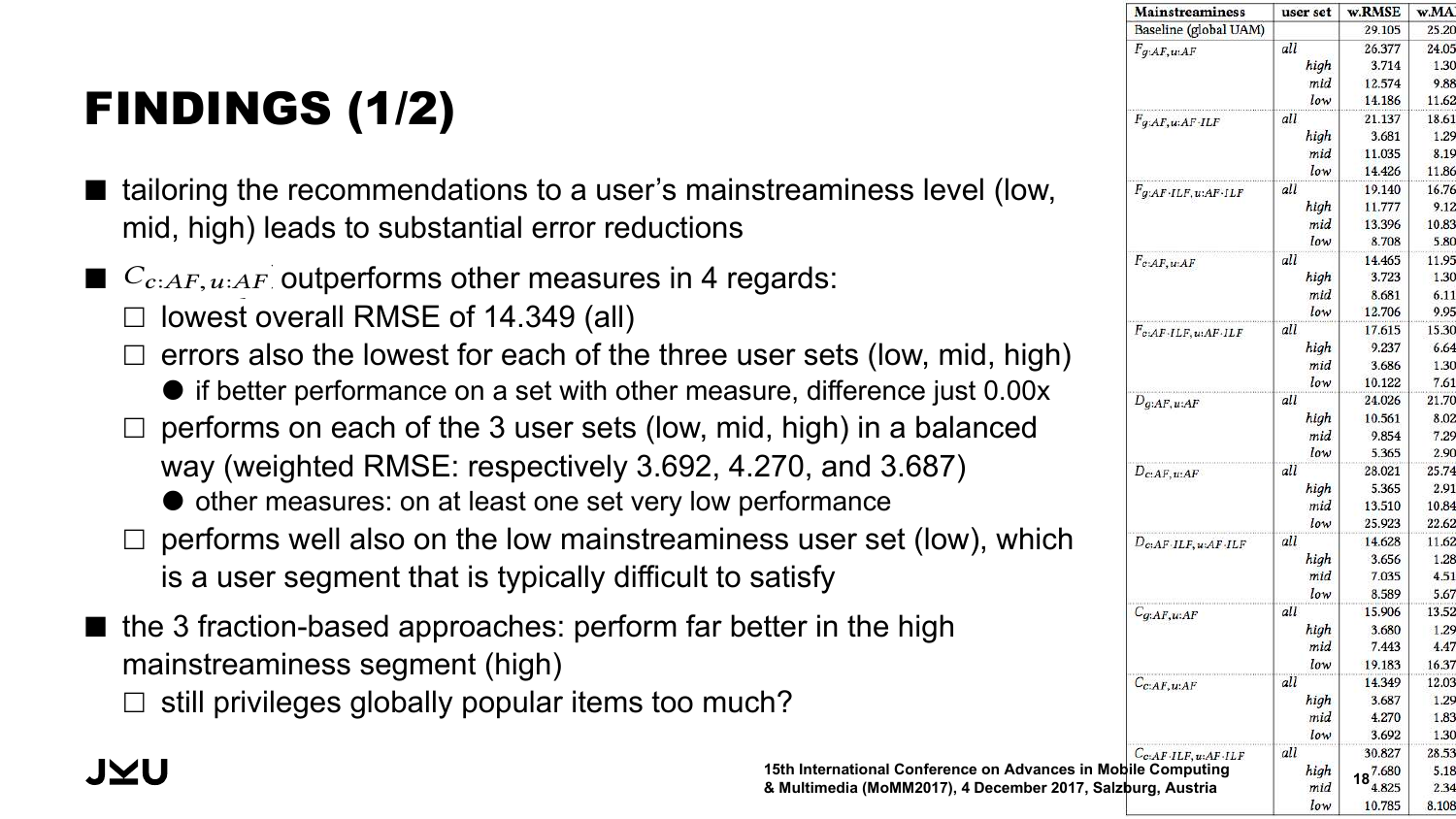## FINDINGS (2/2)

- symmetrized Kullback-Leibler divergence (D) perform worse when tailored towards a user's country (Dc:AF,u:AF ), compared to their application on a global level (Dg:AF,u:AF )
- combining the country-specific tailoring with the AF-ILF weighting allows for better results compared to applying both separately
- on first sight: no general superiority of AF-ILF measures, but deeper analysis on the country level indicates that these measures seem to:  $\Box$  perform particularly well for countries far away from the global mainstream, e.g., Finland (RMSE of Dc:AF ·ILF,u:AF ·ILF for all=5.985,high=1.346,mid=1.365,low=1.418)
	- $\Box$  but worse for high mainstream countries, e.g., USA (RMSE of Dc:AF·ILF,u:AF·ILF for all=57.489,high=4.071, mid=4.077, low=55.968)

|                                                                                                                              | <b>Mainstreaminess</b>               | user set    | w.RMSE           | w.MA        |
|------------------------------------------------------------------------------------------------------------------------------|--------------------------------------|-------------|------------------|-------------|
|                                                                                                                              | Baseline (global UAM)                |             | 29.105           | 25.2        |
|                                                                                                                              | $F_{q:AF, u:AF}$                     | all         | 26.377           | 24.0        |
|                                                                                                                              |                                      | high        | 3.714            | 1.3         |
|                                                                                                                              |                                      | mid         | 12.574           | 9.8         |
|                                                                                                                              |                                      | low         | 14.186           | 11.6        |
|                                                                                                                              | $F_q:AF, u:AF \cdot ILF$             | all         | 21.137           | 18.6        |
|                                                                                                                              |                                      | high        | 3.681            | 1.2<br>8.1  |
|                                                                                                                              |                                      | mid<br>low  | 11.035<br>14.426 | 11.8        |
|                                                                                                                              | $F_q:AF \cdot ILF, u:AF \cdot ILF$   | all         | 19.140           | 16.7        |
|                                                                                                                              |                                      | high        | 11.777           | 9.1         |
| erform worse when                                                                                                            |                                      | mid         | 13.396           | 10.8        |
|                                                                                                                              |                                      | low         | 8.708            | 5.8         |
| compared to their                                                                                                            | $F_{c:AF, u:AF}$                     | all         | 14.465           | 11.9        |
|                                                                                                                              |                                      | high        | 3.723            | 1.3         |
|                                                                                                                              |                                      | mid         | 8.681            | 6.1         |
|                                                                                                                              |                                      | low         | 12.706           | 9.9         |
|                                                                                                                              | $F_{c:AF\cdot ILF, u:AF\cdot ILF}$   | all         | 17.615           | 15.3        |
| <b>AF-ILF weighting allows</b>                                                                                               |                                      | high        | 9.237            | 6.6         |
|                                                                                                                              |                                      | mid<br>low  | 3.686            | 1.3         |
| arately                                                                                                                      |                                      | all         | 10.122<br>24.026 | 7.6<br>21.7 |
|                                                                                                                              | $D_{q:AF, u:AF}$                     | high        | 10.561           | 8.0         |
| easures, but deeper                                                                                                          |                                      | mid         | 9.854            | 7.2         |
|                                                                                                                              |                                      | low         | 5.365            | 2.9         |
| e measures seem to:                                                                                                          | $D_{c:AF, u:AF}$                     | all         | 28.021           | 25.7        |
|                                                                                                                              |                                      | high        | 5.365            | 2.9         |
| ly from the global                                                                                                           |                                      | mid         | 13.510           | 10.8        |
|                                                                                                                              |                                      | low         | 25.923           | 22.6        |
| LF,u:AF .ILF for                                                                                                             | $D_{c:AF \cdot ILF, u:AF \cdot ILF}$ | all         | 14.628           | 11.6        |
|                                                                                                                              |                                      | high        | 3.656            | 1.2         |
|                                                                                                                              |                                      | mid         | 7.035            | 4.5         |
|                                                                                                                              |                                      | low         | 8.589            | 5.6         |
| ., USA (RMSE of                                                                                                              | $C_{q:AF, u:AF}$                     | all         | 15.906           | 13.5        |
|                                                                                                                              |                                      | high<br>mid | 3.680<br>7.443   | 1.2<br>4.4  |
| 1, mid=4.077.                                                                                                                |                                      | low         | 19.183           | 16.3        |
|                                                                                                                              |                                      | all         | 14.349           | 12.0        |
|                                                                                                                              | $C_{c:AF, u:AF}$                     | high        | 3.687            | 1.2         |
|                                                                                                                              |                                      | mid         | 4.270            | 1.8         |
|                                                                                                                              |                                      | low         | 3.692            | 1.3         |
|                                                                                                                              | $C_{c:AF\cdot ILF, u:AF\cdot ILF}$   | all         | 30.827           | 28.5        |
| 15th International Conference on Advances in Mobile Computing<br>& Multimedia (MoMM2017), 4 December 2017, Salzburg, Austria |                                      |             | 197.680          | 5.1         |
|                                                                                                                              |                                      |             | 4.825            | 2.3         |
|                                                                                                                              |                                      | $I_{011}$   | 10.785           | 810         |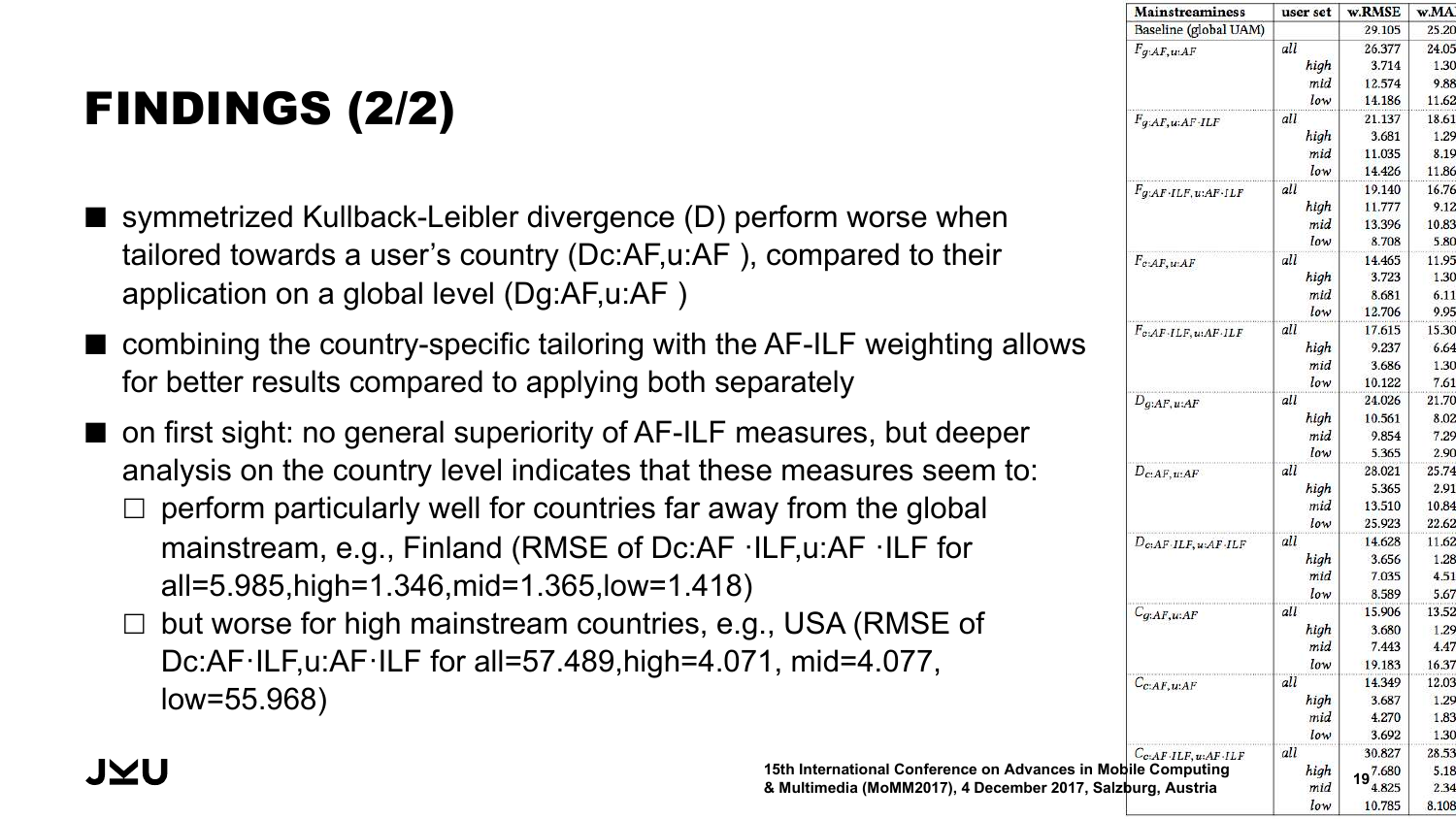## FUTURE AVENUES OF RESEARCH

### considering highly varying "music listening culture" in different countries

integration of more data sources

## deployment of additional research instruments (e.g., surveys)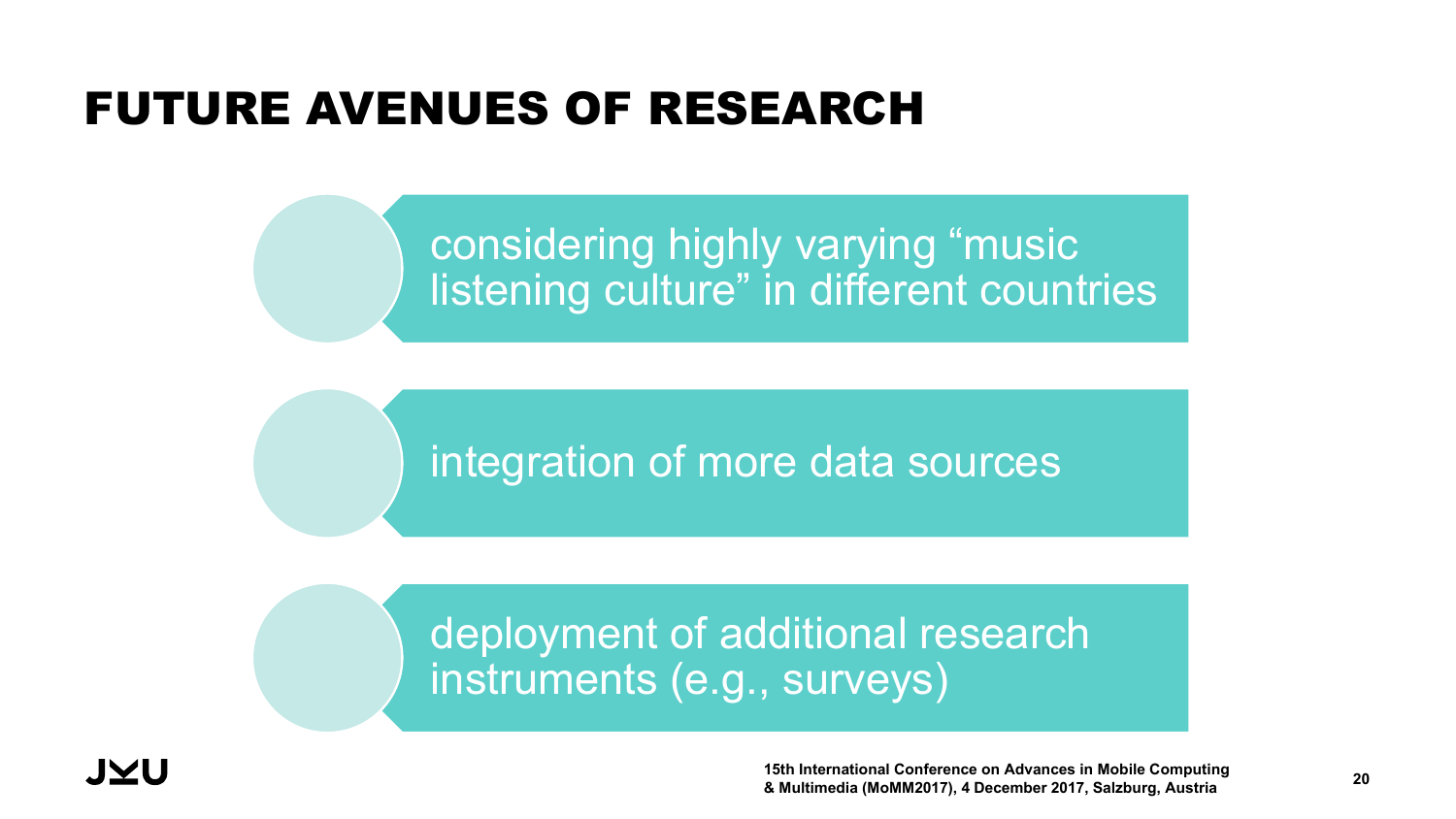## TAKE AWAY…

11 novel measures to quantify the music mainstreaminess of a user, a country, and an entire population

based on fractional (F), divergence (D), and rank correlation (C) functions

combination of a user's mainstreaminess and demographic (country) filtering

CF enhanced by grouping users according to any kind of mainstreaminess category outperforms non-personalized approach

best approach combines demographic filtering (based on a user profile's country) and mainstreaminess filtering based on Kendall's  $\tau$   $C_{c:AF, u:AF}$ 

AF-ILF perform much better than others for countries whose preference profiles are far away from the global taste (e.g., Finland)